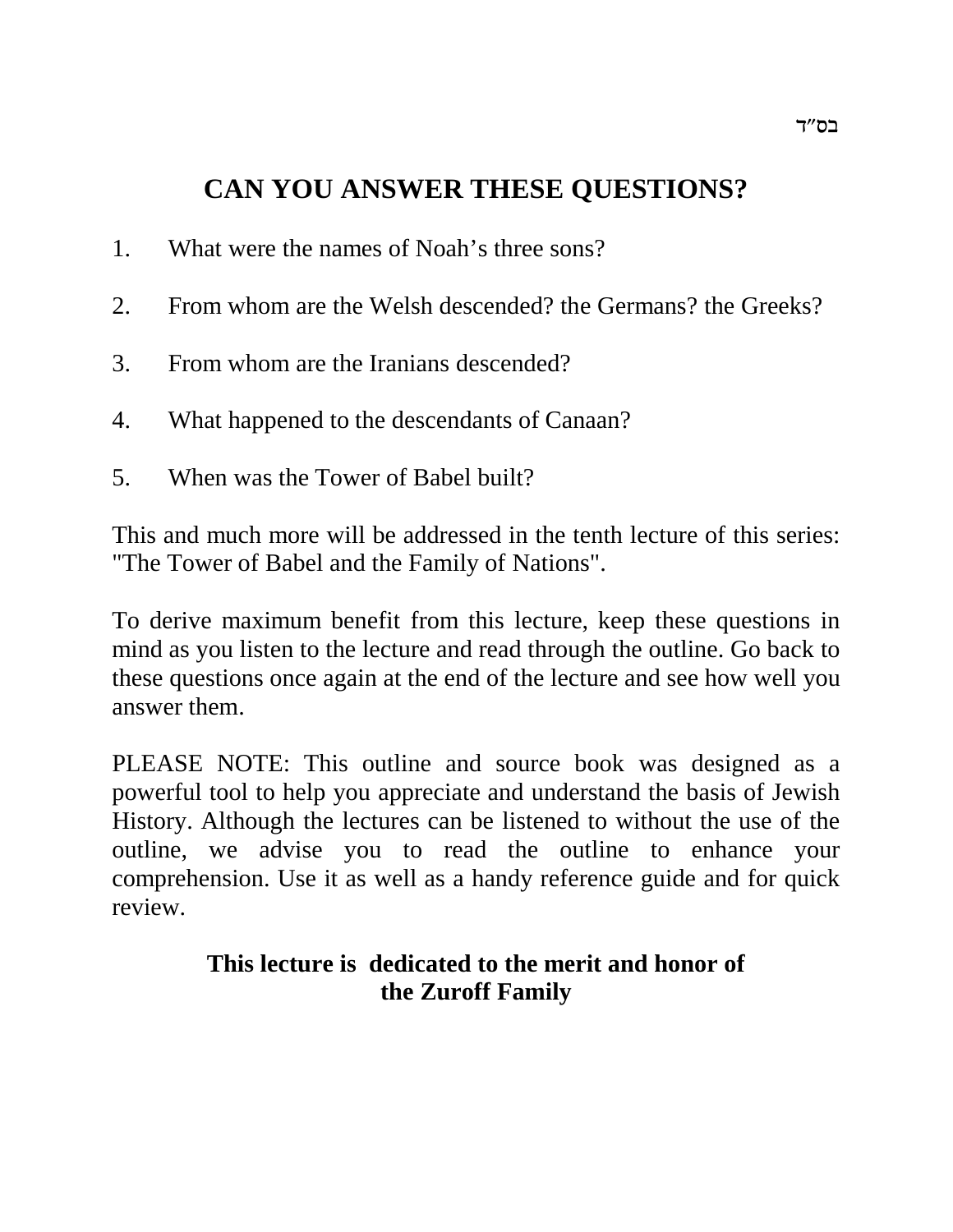### THE EPIC OF THE ETERNAL PEOPLE Presented by Rabbi Shmuel Irons

### Series XII Lecture #10

### THE TOWER OF BABEL AND THE FAMILY OF NATIONS

#### $\mathbf{I}$ . Japheth

 $A<sub>1</sub>$ 

1) - וַיִּהְיוּ בְנֵי נֹחַ הַיֹּצְאִים מִן הַתֵּבָה שֵׁם וְחָם וָיָפֶת וְחָם הוּא אֲבִי כְנָעַן: שְׁלֹשָׁה אֵלֶה בְּנֵי נֹחַ<br>וּמֵאֵלֶּה נְפְצָה כָל הָאָרֶץ: בראשית טּיִח, יט

And the sons of Noah that went forth from the ark were Shem, and Ham and Japheth; and Ham is the father of Canaan. These three were the sons of Noah and from these was the whole world overspread. Genesis 9:18-19

וכבר ידעת שהחכמים הקדומים חלקו הארץ לג׳ חלקים הא׳ הוא אשייא התחלתה  $(2)$ מארץ ישראל והלאה כנגד המזרח והחלק הזה נטל שם ועל שמו מקרא אש״ייא. והחלק הב׳ נקרא אפריק״א וזה נפל בחלקו של חם. והחלק השלישי הוא אורופ״א וזה נפל בחלקו של יפת ועל שמו נגזר שמה. הנה על זה נאמר ומאלה נפצה כל הארץ. פירוש האברבנאל לבראשית י

It is well known that the early scholars divided the earth into three parts. The first is Asia which begins from the Land of Israel and eastward. This is the part which Shem took. As[h]ia is named after him. The second part is Africa which fell to be the portion of Ham. The third portion is Europe which fell to the portion of Japheth. Its name [i.e. Europa] is derived from his name. Behold that regarding this [apportionment of the land] does Scripture relate, "and from these was the whole world overspread." Commentary of R. **Yitzchak Abrabanel to Genesis 10** 

G-d shall enlarge [or grant a sense of beauty (See Megilla 9b) to] Japheth, and he shall live in the tents of Shem; and Canaan shall be his slave. Genesis 9:27

 $B<sub>1</sub>$ 

וְאֵלֵה תּוֹלְדֹת בִּנֵי–נֹחַ שֵׁם חָם וָיָפֵת וַיִּוָּלְדוּ לָהֶם בָּנִים אַחַר הַמַּבּוּל: בְּנֵי יֶפֶת גֹמֶר וּמְגוֹג וּמְדַי וְיַוַן וְתִבְל וּמֵשֶׁךְ וְתִירַס: וּבְנֵי גֹּמֵר אַשִׁכְּנַז וְרִיפַת וְתגַרְמָה: וּבְנֵי יַוַן אֱלִישָׁה וְתַרְשִׁישׁ כְּתִּים וְדֹדַנִים: מֵאֵלֶה נִפְרִדוּ אִיֵּי הַגּוֹיִם בְּאַרְצֹתַם אִישׁ לְלְשׁנוֹ לְמִשְׁפְחֹתַם בְּגוֹיָהֶם: בראשית יא-ה

Now these are the generations of the sons of Noah: Shem, Ham, and Japheth; and to them were sons born after the flood. The sons of Japheth; Gomer, and Magog, and Madai, and Javan, and Tubal, and Meshech, and Tiras. And the sons of Gomer: Ashkenaz, and Riphath, and Togarmah. And the sons of Javan: Elishah, and Tarshish, Kittim, and Dodanim. By these were the islands of the nations divided in their lands; every one after his tongue, after their families, in their nations. Genesis 10:1-5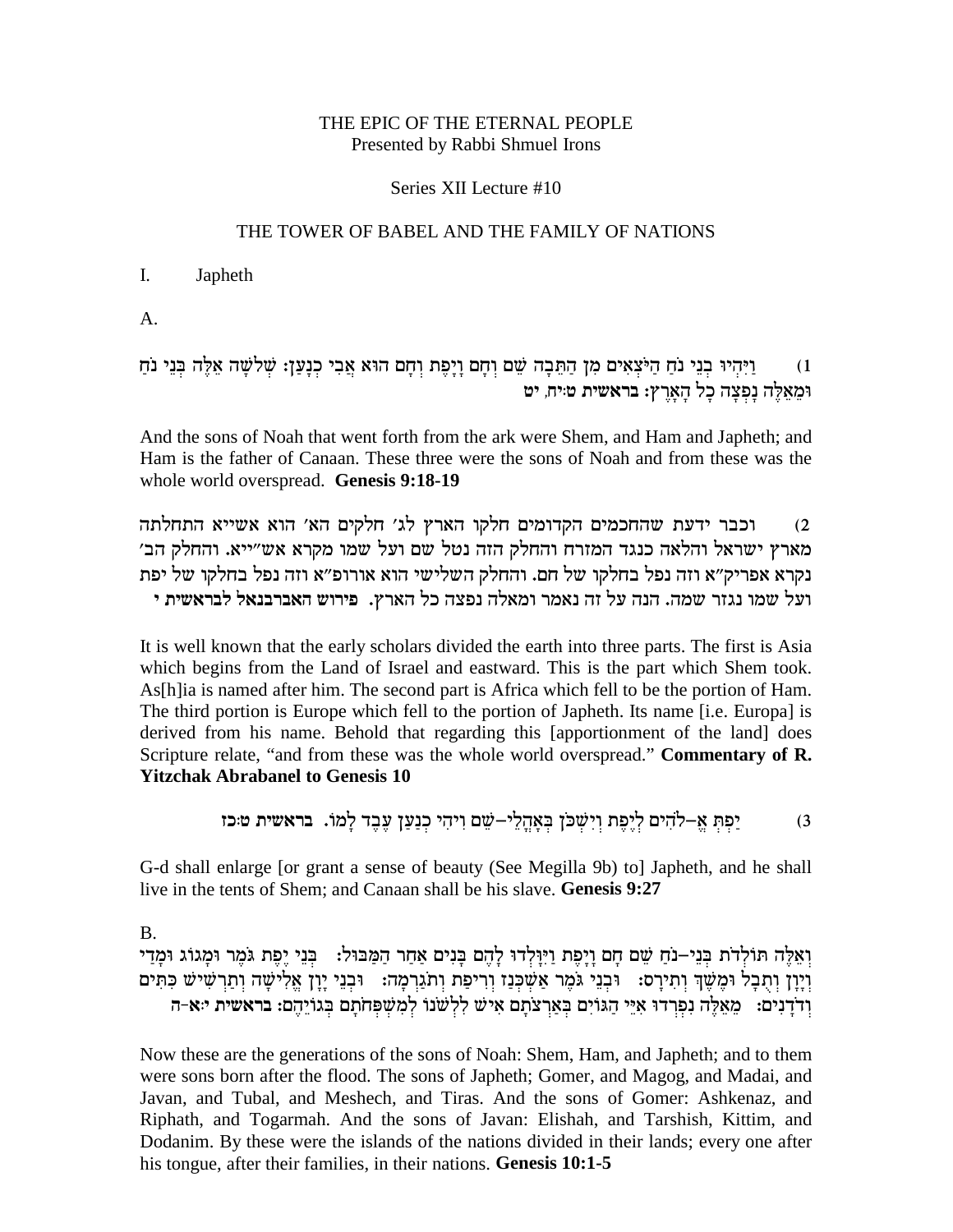C.

בני יפת גמר ומגוג ומדי ויון ותבל ומשך ותירס. גומר ־ זה גרממיא, מגוג ־ זו קנדיא, מדי ־ זו מקדוניא, יון ־ כמשמעו, תובל ־ זה בית אונייקי, משך ־ זו מוסיא, תירס פליגי בה רבי סימאי ורבנן, ואמרי לה רבי סימון ורבנן. חד אמר: זו בית תרייקי וחד אמר: זו פרס. תני רב י**וסף: תירס זו פרס.** יומא *י*.

**The sons of Japheth: Gomer, and Magog, and Madai and Javan, and Tubal, and Meshech and Tiras.**(Gen. 10:2) "Gomer" i.e. Germamia (Gaon of Vilna amends it to read: Germania); "Magog" i.e. Kandia (commonly translated as Crete - Talmud Yerushalmi Megillah 1:9, however reads Gothia - the land of the Goths); "Madai" i.e. Macedonia; "Javan" in its literal sense; [The Eyn Yaakov contains the following alternate text "Madai" is to be understood in its literal sense, i.e. Media, the ally of the Persians, "Javan" i.e. Macedonia;] "Tubal" i.e. Beth-Unyaki (Bithynia in Asia Minor); "Meshech" i.e. Mysia (a district in Asia Minor); "Tiras" its identification is a matter of dispute between R. Simai and the Rabbis, or, according to another report, between R. Simon and the Rabbis, one holding that it is to be identified with Beth Tiryaka (Thrace), and the other [authorities] declaring it is Persia. R. Joseph learned: "Tiras" is Persia. **Yoma 10a**

D.

בני יפת גומר ומגוג ומדי ויון ותובל ומשך ותירס גומר גרממייה מגוג גותייא מדי כשמועה ויון אווסוס תובל וותנייה משך מוסייא תירס רבי סימון אמר פרס ורבנן אמרי תרקא בני גומר אשכנז וריפת ותוגרמה אסייא והדיית וגרמניקיה בני יון אלישה ותרשיש כתים ודודנים **h:` dlibn inlyexi cenlz** .diipcxce dia` mqxh ql`

**The sons of Japheth: Gomer, and Magog, and Madai and Javan, and Tubal, and Meshech and Tiras.(Gen. 10:2)** "Gomer" i.e. Germamia; "Magog" i.e. Guthia (land of the Goths); "Madai" is to be understood in its literal sense, i.e. the Medes; "Javan" i.e. Ephesius; "Tubal" i.e. Bithynia (in Asia Minor); "Meshech" i.e. Mysia (a district in Asia Minor); "Tiras" - Rabbi Simon said that it is Persia and the Rabbis said that it is Thrace. **And the sons of Gomer; Ashkenaz, and Riphath, and Togarmah. (Gen. 10:3)** i.e. Asia, and Adabiene, and Germanicia; **And the sons of Javan; Elishah, and Tarshish, Kittim, and Dodanim. (Gen. 10:4)** i.e. Hellas, Tarsus, Avia, and Dardania. **Talmud Yerushalmi Megilah, 1:9**

E.

בנוי דיפת גומר ומגוג ומדי ויון ותובל ומשך ותירס ושום אפרכיותהון אפריקי וגרמניא ותמדיי ומקדוניא ויתיניא ואוסיא ותרקי: ובנוי דגומר אשכנז וריפת ותוגרמא: ובנוי דיון **xלישה אלס וטרסס אכזיא ודורדניא: תרגום יונתן לבראשית י:ב-ד** 

The sons of Japheth; Gomer, and Magog, and Madai, and Javan, and Tubal, and Meshech, and Tiras. The names of their respective homelands were Africa [or Phrygia], Germania, Tamadia [or Media], Macedonia, Ephesus, Asia [or Mysia] and Thrace. The sons of Gomer were Ashkenaz, and Riphath, and Togarmah. And the sons of Javan; Elishah i.e. Hellas, and Tarshish, Kittim, i.e. Achazia, and Dodanim, ie. Dardania. **Targum Yonason to Gen. 10:2-4**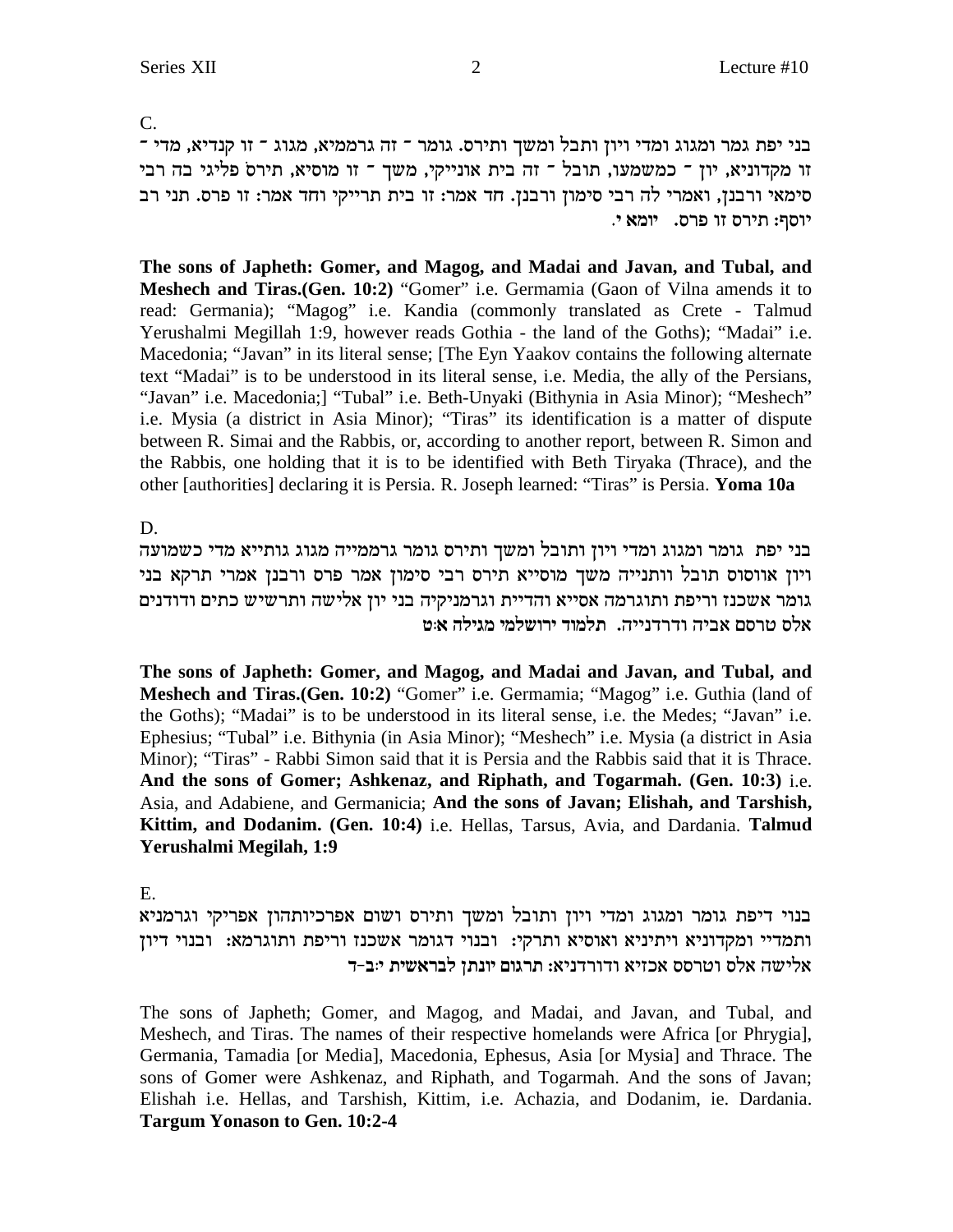F.

בנוי דיפת גומר ושום אפרכיותהון אפריקי וגרמניא ומדי ומקדוניא ויתניא ואנסיא ותרקי: ובנוי דגומר ושום אפרכיותהון אסיא ופרכון וברבריאה: ובנוי דיון אלישה ושום אפרכיותהון **xלסטרסום ודודניא: תרגום ירושלמי לבראשית י:ב-ד** 

The sons of Japheth; Gomer . . . The names of their respective homelands were Africa [or Phrygia], Germania, Media, Macedonia, Ephesus, Anasia [or Mysia] and Thrace. The sons of Gomer . . . their respective homelands were Asia, Parchon (or Parkvi), and Barberia. The sons of Yavan were Elisha . . . and their respective homelands were Elis [or Hellas], Tarsus, and Dardania. **Targum Yerushalmi to Gen. 10:2-4**

G. Now they were the grandchildren of Noah, in honor of whom names were imposed on the nations by those that first seized upon them. Japhet, the son of Noah, had seven sons. They inhabited so, that, beginning at the mountains Taurus (which stretch for about 485 km (300 mi) along the southern rim of Turkey's Anatolian Plateau, parallel to the Mediterranean Sea) and Amanus, they proceeded along Asia, as far as the river Tanais and along Europe to Cadiz [in southwestern Spain]; and setting themselves on the lands which they light upon, which none had inhabited before, they called the nations by their own names. For Gomer founded those whom the Greeks now call Galatians [Galls], but were then called Gomerites. Magog founded those that from him named Magogites, but who are by the Greeks called Scythians. Now as to Javan and Madai, the sons of Japhet, from Madai came the Madeans, who are called Medes by the Greeks; but from Javan, Ionia and all the Grecians are derived. Thobel (Tubal) founded the Thoebelites, who are now called the Iberes; and the Mosocheni were founded by Mosoch (Meshech); now they are called Cappadocians. There is also a mark of their ancient denomination still to be shown; for there is even now among them a city called Mazaca, which may inform those that are able to understand, that so was the entire nation once called. Thiras also called those whom he ruled over, Thirasians; but the Greeks changed the name into Thracians. And so many were the countries that had the children of Japeth for their inhabitants. Of the three sons of Gomer, Aschanax founded the Aschanaxians, who are now called by the Greeks, Rheginians. So did Riphath found the Ripheans, now called Paphlagonians; and Thrugramma the Thrugammeans, who, as the Greeks resolved, were named the Phrygians. Of the three sons of Javan also, the son of Japhet, Elisa gave name to the Eliseans, who were his subjects; they are now the Aeolians. Tharsus to the Tharsians; for so was Cilicia of old called; the sign of which is this, that the noblest city they have, and a metropolis also, is Tarsus, the *tau* being by change put for the *theta*. Cethimus possessed the island Cethima; it is now called Cyprus. From that it is that all islands, and greatest part of the sea-coasts, are named Cethim by the Hebrews; and one city there is in Cyprus that has been able to preserve its denomination; it is called Citius by those who use the language of the Greeks, and has not, by the use of that dialect, escaped the name of Cethim. And so many nations have the children and grandchildren of Japeth possessed. **Josephus, Antiquities of the Jews, Book I Chapter 6:1**

H.

הנה יפת אמרה תורה שהיו לו ז׳ בנים הא׳ גומר הבכור וממנו יצאו הגומור״יטי שהיו  $\hspace{0.1em}$ היונים קורין גלא"טי וארץ גלאס"יא היא בסוף ארץ ספרד והיא הנקראת היום גאל"יזייא כי **i ziy`xal l`paxa` wgvi 'x 'it** .cxtq ux` lk elgp zti ipa oeixeb oa sqei azky enk did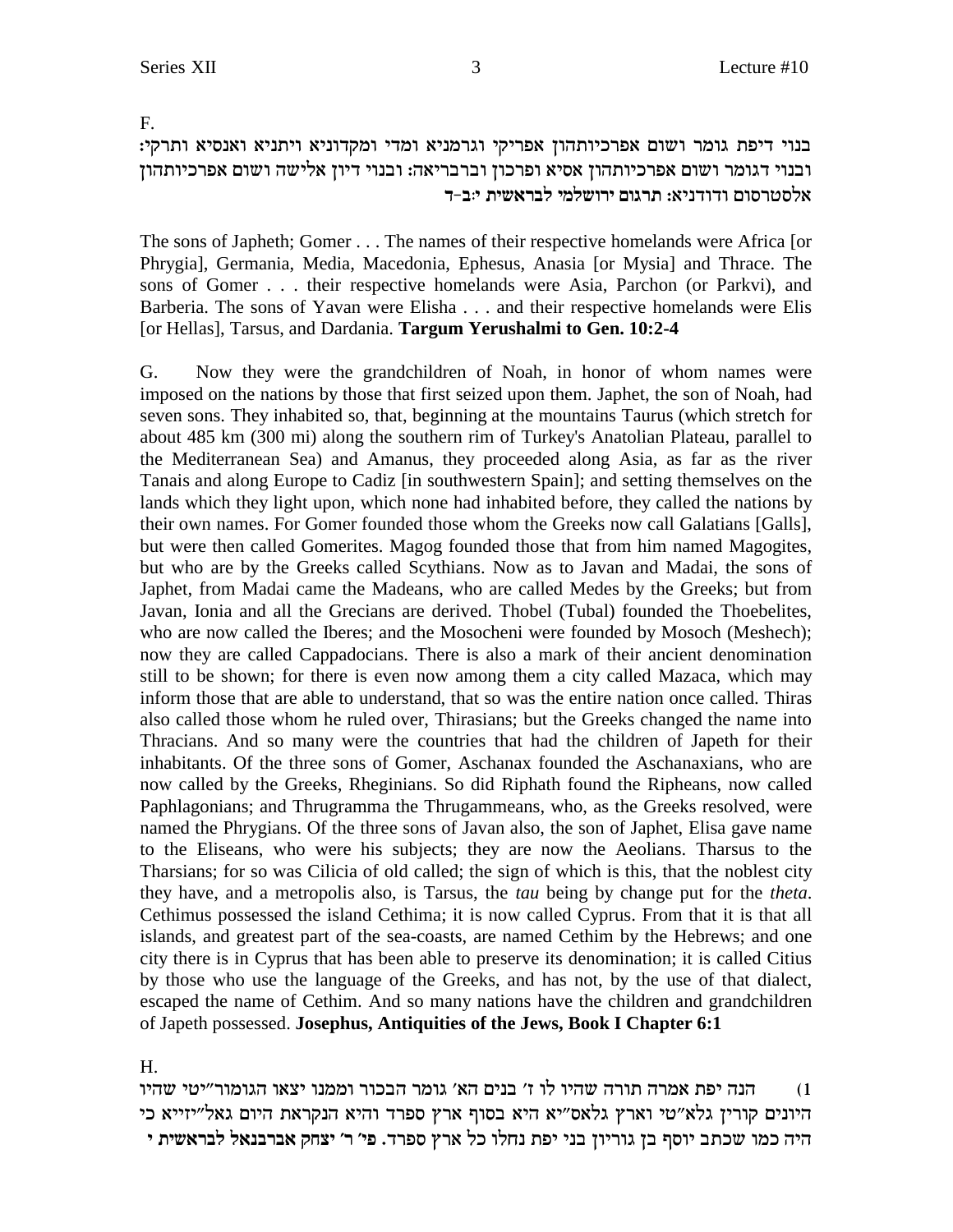Behold that the Torah relates that Japheth had seven sons. The first born was Gomer. From him issued forth the Gomorites which the Greeks called Galatia [who eventually settled] the land of Gallaeci, which is at the end (northwestern corner) of Spain. It is called today, "Galicia". This is based upon the writings of Yosef ben Gurion (Josephus). The sons of Japhet (Celts) inherited all of the land of Spain. Commentary of R. **Yitzchak Abrabanel to Gen. 10** 

הבן השני היה מגוג ויצאו ממנו האומה שקראו היונים ״שי״טי״ ״והגו״טי״  $(2)$ שנתפשטו אח״כ באיטלייא וצרפת וספרד ממנו באו. שם

The second son was Magog. From him was derived the nation which the Greeks called the *Scythians* and *Goths* who spread out afterwards to Italy, France and Spain. Ibid.

הבן הג׳ היה מדי והעם היוצא ממנו היו מידיוא״ש ממלכת מדי אשר בין הפירשי״א  $(3)$ והשיריא"ה. שפ

The third son was **Madai** from whom issued forth the nation of the Medes, *Media*, which is between Persia and Syria. Ibid.

הבן הד׳ היה יון וממנו יצאו היונים ובעבורם נקרא הים בעובר שם ים גו״נו וארצם  $(4)$ בסוף האשי"אה הקטנה ובוך קאר"ייא וקול"יאה שהיום קורין טורקייא. שם

The fourth son was Yavan. From him were descended the Ionians [or Greeks] and because of them, the sea that is adjacent to [Greece] is called the Ionian Sea. Their [original] land was at the coast of Asia Minor . . . which is today called Turkey. **Ibid.** 

והבן הה׳ הוא תובל וממנו יצאו הספרדיים כלם וכן כתב יוסף בן גוריון שבני תובל  $(5)$ מהם ישבו בפי"שא המדינה אשר באיט"ליא ובצרפת על נהר סינ"א ובבירטא"ניא על נהר ליר"אל שמבני תובל נחלו ארץ ספרד ובעבור כן היו נקראים אנשי ספרד סיטובאלי"ש ר"ל אנשי תובל וחייליו. שם

The fifth son was Tubal. From him were descended all of the Spaniards. This is what Yosef ben Gurion (Josephus) wrote. Some of the descendants of Tubal settled in Pisa, a city state which is in Italy and in France by the Seine river and in Britain . . . The descendants of Tubal took over the land of Spain. For this reason, the Spaniards were called, "centuvales" (gentualla), which means the men of Tubal and their armies Ibid.

הבן הו' הוא משך ממנו יצאו אנשי קאפאדושיאה שקראו סישאר"יאה. והוא מלכות  $(6)$ אחד קרוב לארמ״יניאה הגדולה ונהר פרת עובר בתוכה. שם

The sixth son was Meshech. The people of Cappadocia are their descendants.... This is a kingdom which is adjacent to greater Armenia. The Euphrates runs through it. **Ibid.**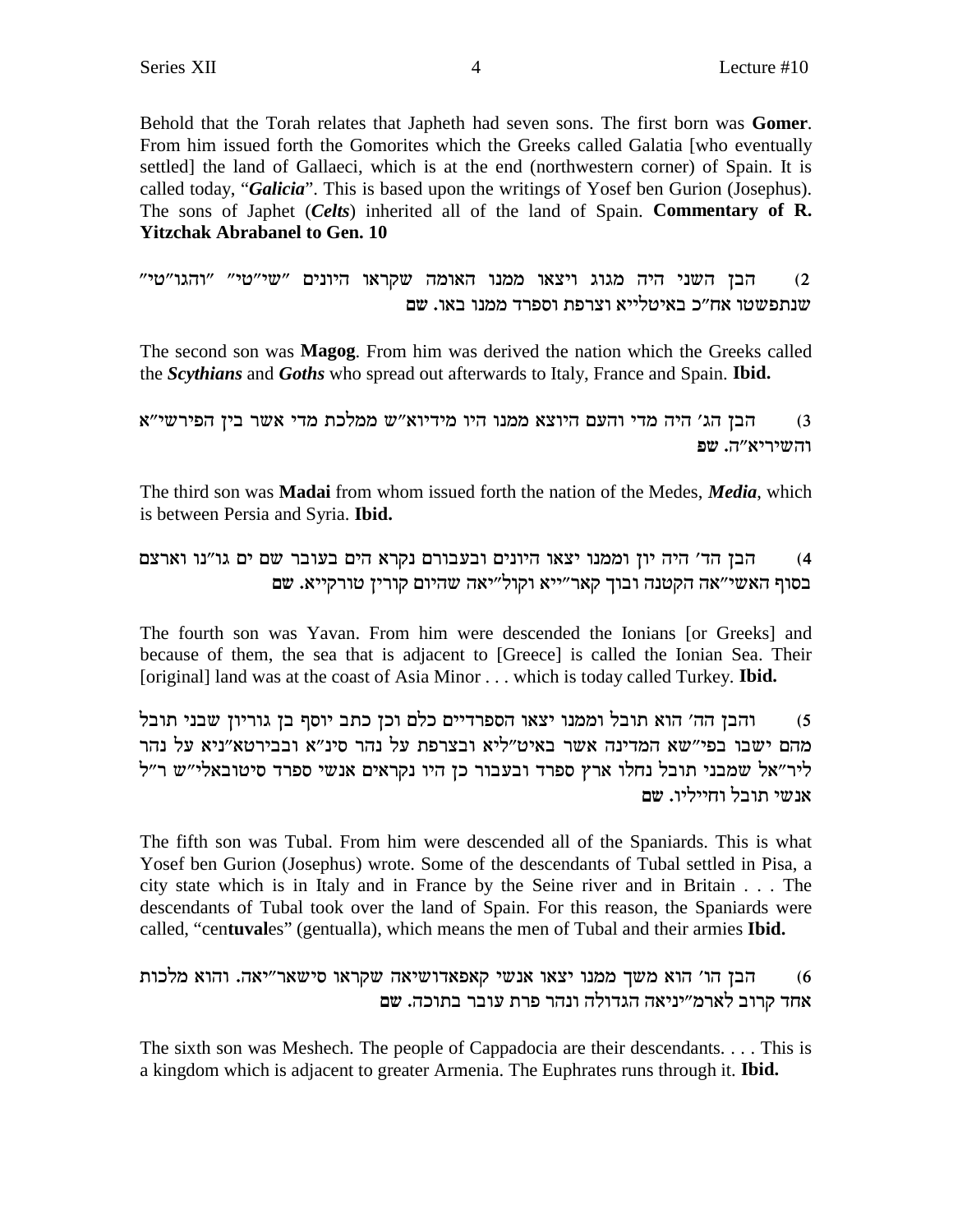והבן הז' הוא תירס ממנו יצאו אנשי טראסיי"א אנשים אכזריים והיא בארץ שיט"ייא  $(7)$ ומהם היו מלכיות רוס״ייא ואינגלטירא. שם

The seventh son was Tiras. The people of Thrace are descended from him. They are cruel people. It is located in the land of the Scythians. Their descendants are members of the kingdoms of Russia and England. **Ibid.** 

ואמנם מהם אשכנז בן גומר ממנו יצאו עם שרמא"טיאה שהיונים קורין רו"גו והם  $(8)$ שוכנים ביותר שפל מפאלוד"י ניאו"טיני והיא ארץ קש"ארי ומבלי פירות. ומהם היו ג"כ האשכנזים והם סטוד״יסקי בני אלמאנ״יי ובני הגו״טי. שם

The Sarmatians, whom the Greeks called Regians, are descendants of Ashkenaz. . . . From these are also descended the Ashkenazim which are . . . the Alamanii and the Goths. Ibid.

הבן הב' לגומר היה ריפת מהם יצאו אנשי פאנפלאגו"ניאה איטרו"ייאני והיא  $(9)$ באש״ייא הקטנה. ובאו מהעם הזה באיטאליי״ה ואח״כ בוינז״ייאני לקחו מושבם ונשארו במקומם ומהם נשארו בצרפת היא פראנציאה ובירט״אנייא הקטנה. שם

The second son of Gomer was Riphath. Their descendants settled in Paphlagonia Etrunia which is in Asia Minor. Some of them settled in Italy (Etruscans) and afterwards in Venice. Some remain in France and Brittany. Ibid.

וכבר כתב יוסף בז גוריוז שעשרה משפחות היו מתוגרמה מהם באו הפיריג"י והם  $(10)$ באש"ייאה הקטנה ומהם היו הטורקיש. שם

Yosef ben Gurion (Josephus) wrote that ten families were descended from Togarmah. The Phrygians who are in Asia Minor and the Turks are their descendants. Ibid.

אלישע בן יון קראוהו היונים איוו"לי וארצו היא קרובה לארץ איטלי"יא ק"ה מילין  $(11)$ והיא באי סיסיליא״ה. תרשיש אחיו ממנו יצאו התרשישים והיו קורין אותם שלי״צי והיא בין האש"יאה הקטנה ובין השיריא"ה ומבני תרשיש באו ונתישבו בטושק"אנא ולומבדרי"אה והם הפלורינטיני והמילאני"סי והוניז"אני ושאר המדינות שבאותו מחוז. כתים אחיו זה קנה האי סיטי״נא שהיום קורים אותה ציפ״רי ומהכתים יצאו האיטליני והרומנאני. דודנים אחיו נתישב באי רודש. שם

The Greeks called Elisha, the son of Yavan, Aeoli. His land is [presently] some 105 miles from the mainland of Italy. It is situated on the island of Sicily. Tarshis, his brother, was the ancestor of the people of Tarsus, which is located in Cilicia, which is between Asia Minor and Syria. The descendants of Tarshish settled in Tuscany and Lombardia and are located in Florence, Milan, and Genoa (?) and other cities in that area. Kittim, his brother, acquired the island of . . . Cyprus. The Italians and Romans are descended from Kittim. [The descendants of] Dodanim, his brother, settled on the island of Rhodes. **Ibid.**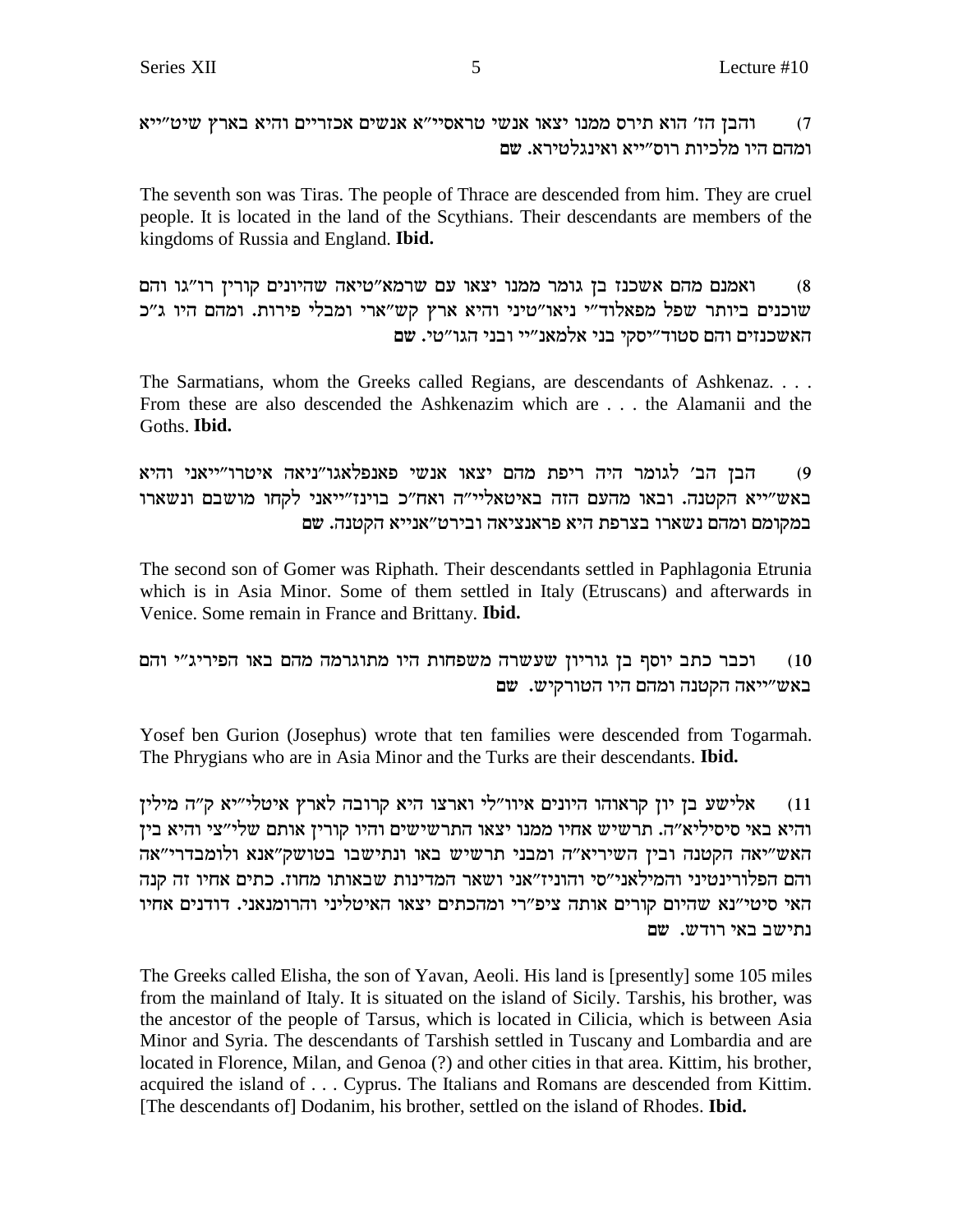#### Π. Ham

## A.

וּבְנֵי חַם כּוּשׁ וּמִצְרַיִם וּפוּט וּכְנַעֲן: וּבְנֵי כוּשׁ סָבָא וַחֲוִילַה וִסֲבִתָּה וְרַעְמַה וִסְבִתְּכָא וּבְנֵי רַעְמַה שבא ודדן: וכוש ילד את נמרד הוא החל להיות גבר בארץ: הוא היה גבר ציד לפני ד׳ על כן יַאֲמַר כִּנְמִרֹד גִּבּוֹר צַיִד לְפָנֵי ד': וַתְּהִי רֵאשִׁית מַמְלַכְתּוֹ בַּבֵל וָאֶרְךָ וְאַכָּד וְכָלְנָה בְּאֶרֶץ שָׁנָעֲר: מן הארץ ההוא יצא אַשׁוּר וַיִּבֵן אֶת נִינוֵה וְאֶת רְחֹבֹת עִיר וְאֶת כַּלָח: וְאֶת רָסֶן בֵּין נִינוֵה וּבֵין כַּלַח הוא העיר הגדלה: ומִצְרַיִם יַלַד אֶת לוּדִים וָאֶת עֲנַמִים וְאֶת לְהָבִים וְאֶת נַפִּתְּחִים: וְאֶת פְּתִרְסִים וְאֶת כַּסְלְחִים אֲשֶׁר יַצְאוּ מִשָּׁם פִּלְשְׁתִּים וְאֶת כַּפְתִּרִים: וּכְנַעֲן יַלַד אֶת צִידן בְּכֹרוֹ וְאֶת חֵת: וְאֶת הַיָּבוּסִי וְאֶת הַאֲמֹרִי וְאֶת הַגְּרְגַּשִׁי: וְאֶת הַחִּוּי וְאֶת הַעֲרָקִי וְאֶת הַאֲרוּדִי ו ואת הצמרי ואת החמתי ואחר נפצו משפחות הכנעני: ויהי גבול הכנעני מצידן באכה גררה עַר עַזָה בֹּאֲכָה סִדמָה וַעֲמֹרָה וְאַדְמָה וּצְבֹיִם עַד לָשָׁע: אֵלֶה בְנֵי חָם לְמְשִׁפְחֹתָם לְלְשֹׁנֹתָם באֲרצתם בְּגוֹיהם: בראשית יורכ

And the sons of Ham: Kush, and Egypt, and Put, and Canaan. And the sons of Kush: Seba, and Havilah, and Sabtah, and Raamah, and Sabtecha; and the sons of Raamah; Sheba, and Dedan. And Kush fathered Nimrod; he was the first on earth to be a mighty one. He was a mighty hunter before the L-rd; therefore it is said, As Nimrod the mighty hunter before the L-rd. And the beginning of his kingdom was Babel, and Erech, and Accad, and Calneh, in the land of Shinar. Out of that land went forth Assyria, and built Nineveh, and the city Rehoboth, and Calah, And Resen between Nineveh and Calah; which is a great city. And Egypt fathered Ludim, and Anamim, and Lehabim, and Naphtuhim, And Pathrusim, and Casluhim, (from whom the Philistines descend,) and Caphtorim. And Canaan fathered Sidon his firstborn, and Heth, And the Jebusite, and the Amorite, and the Girgashite, And the Hivite, and the Arkite, and the Sinite, And the Arvadite, and the Zemarite, and the Hamathite; and afterwards were the families of the Canaanites spread abroad. And the border of the Canaanites was from Sidon, as you come to Gerar, to Gaza; as you come to Sodom, and Gomorrah, and Admah, and Zeboim, to Lasha. These are the sons of Ham, after their families, after their tongues, in their countries, and in their nations. Genesis 10:6-20

**B.** 

מהודו ועד כוש רב ושמואל, חד אמר: הודו בסוף העולם וכוש בסוף העולם, וחד ־  $(1)$ אמר: הודו וכוש גבי הדדי הוו קיימי, כשם שמלך על הודו וכוש ־ כך מלך מסוף העולם ועד סופו. מגילה יא.

From Hodu to Kush. (Esther 1:1) Rav and Shmuel gave different interpretations of this. One said that Hodu is at one end of the world and Kush at the other, and the other said that Hodu and Kush adjoin one another, and that [the meaning is that] as he ruled over Hodu and Kush, so he ruled from one end of the world to the other. Megila 11a

אמר רבא: האי המלתא דאתיא מבי הנדואי ־ שריא, ומברכין עליה בורא פרי האדמה.  $(2)$ ברכות לו:

Raba said: The preserved ginger which comes from the place of the Indians (India) is permitted, and we say over it the benediction "Who createst the fruit of the ground". **Berachos 36b**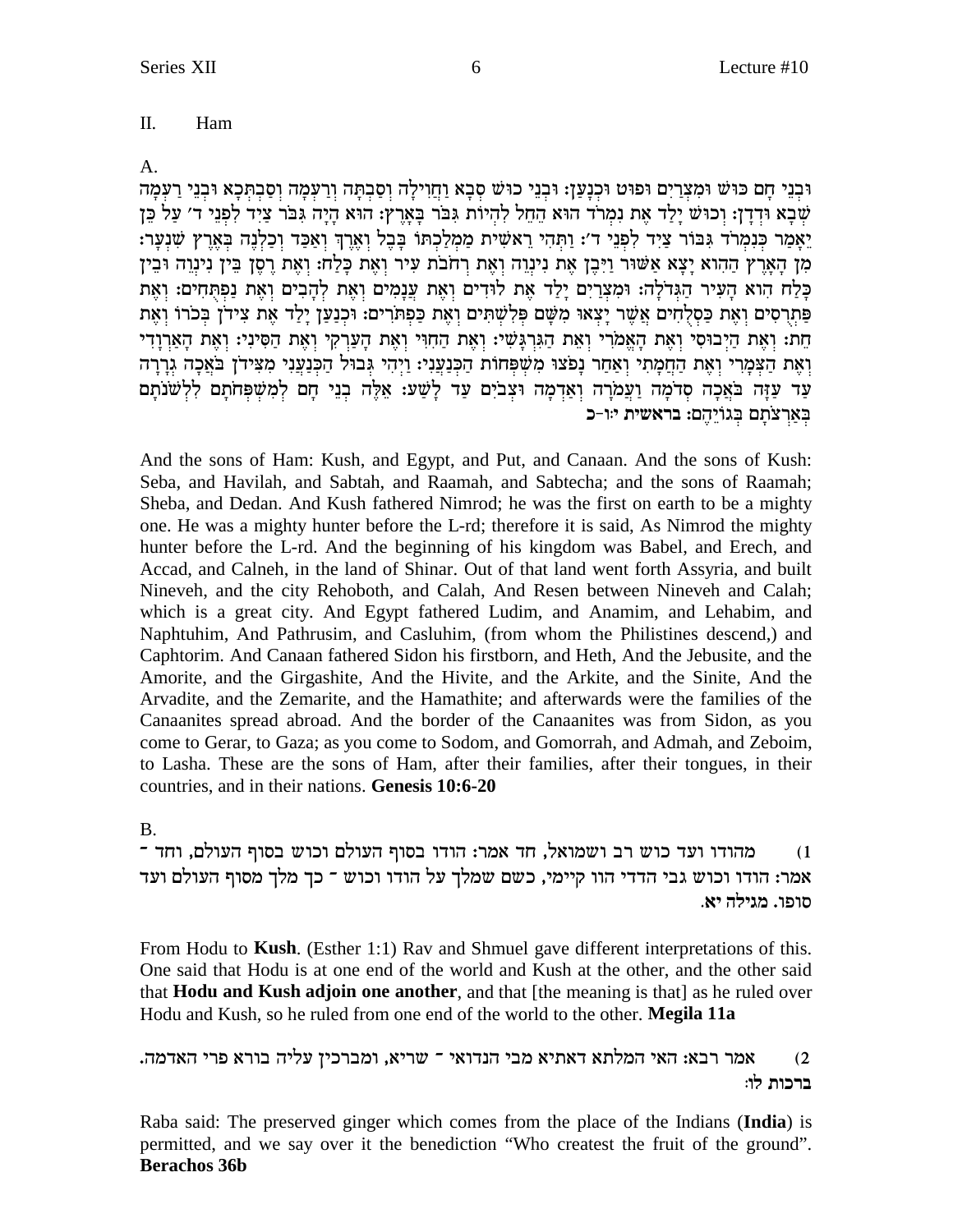הנדואי ־ כושיים. רש״י שם

### Indians: Kushites Rashi, Ibid.

### וְהַיָה | בַּיּוֹם הַהוּא יוֹסִיף אֲ–דֹנַי | שֵׁנִית יַדוֹ לִקְנוֹת אֵת–שָׁאֲר עַמּוֹ אֲשֶׁר יְשָׁאֵר מֵאֲשׁוּר  $(3)$ וּמִמְצְרַיִם וּמִפַּתְרוֹס וּמְכּוּשׁ וּמֵעֵילָם וּמִשׁׁנְעָר וּמֵחֲמָת וּמֵאִיֵּי הַיָּם: ישעיה יאוּיא

And it shall come to pass in that day, that the L-rd shall set his hand again the second time to recover the remnant of His people, who shall be left, from Assyria, and from Egypt, and from Pathros, and from Kush, and from Elam, and from Shinar, and from Hamath, and from the islands of the sea. Isaiah 11:11

### ויהי בעדנא ההיא יוסיף ד׳ תנינות גבורתיה למפרוק ית שארא דעמיה דאשתאר  $(4)$ מאתור וממצרים ומפתרוס מהודו ומעילם ומבבל ומחמת ומגגות ימא: תרגום יונתן שם

And at that moment, the L-rd shall continue to show His might a second time to redeem the remnant of His people, who shall be left, from Assyria, and from Egypt, and from Pathros, and from **India**, and from Elam, and from Shinar, and from Hamath, and from the islands of the sea. Targum Yonason ben Uziel Ibid.

 $C_{\cdot}$ 

סבתה ורעמה וסבתכא, תני רב יוסף: סקיסתן גוייתא, וסקיסתן ברייתא. בין חדא  $(1)$ לחדא מאה פרסי, והיקפה אלפא פרסי. יומא י.

Sabtah and Raamah, and Sabteca. R. Joseph taught: [Sabtah and Sabteca are referring to] the inner Sakistan and the outer Sakistan (Drangania, a district in Persia). Between the two, there is [a distance] of one hundred parasangs (250-300 miles) and its circumference one thousand parasangs (2,500-3,000 miles). Yoma 10a

ובנוי דחם כוש ומצרים ופוט וכנען ושום ארכיותהום ערביא ומצרים ואליחרוק  $(2)$ וכנען: ובנוי דכוש סבא וחוילה וסבת ורעמא וסבתכא ושום אפרכיותהום סיניראי והנדקי וסמידאי ולובאי וזינגאי ובנוי דמוריטינוס זמדגד ומזג: תרגום יונתן לבראשית יון,ז

And the sons of Ham: Kush, and Egypt, and Put, and Canaan. Their respective areas were: Arabia, Egypt, Alichrok (Heracleotes? - Lybia), and Canaan. And the sons of Kush: Seba, and Havilah, and Sabtah, and Raamah, and Sabtecha. Their respective areas were: Sinirai, India, Smidai, Lybia, Zingain. His sons were: Mauritinos (Mauretania), Zamdugad and M'zag. Targum Yonasan to Genesis 10:6,7

D. The children of Ham possessed the land from Syria and Amanus, and the mountains of Libanus, seizing upon all that was on its sea-coasts and as far as the ocean, and keeping it as their own. Some indeed of its names are utterly vanished away; others of them being changed, and another sound given them, are hardly to be discovered; yet there are a few which have kept their denominations entire; for of the four sons of Ham, time has not at all hurt the name of Chus; for the Ethiopians, over whom he reigned, are even at this day, both by themselves and by all men in Asia called Chusites. The memory of the Mesraites is preserved in their name; for all we who inhabit this country [of Judea]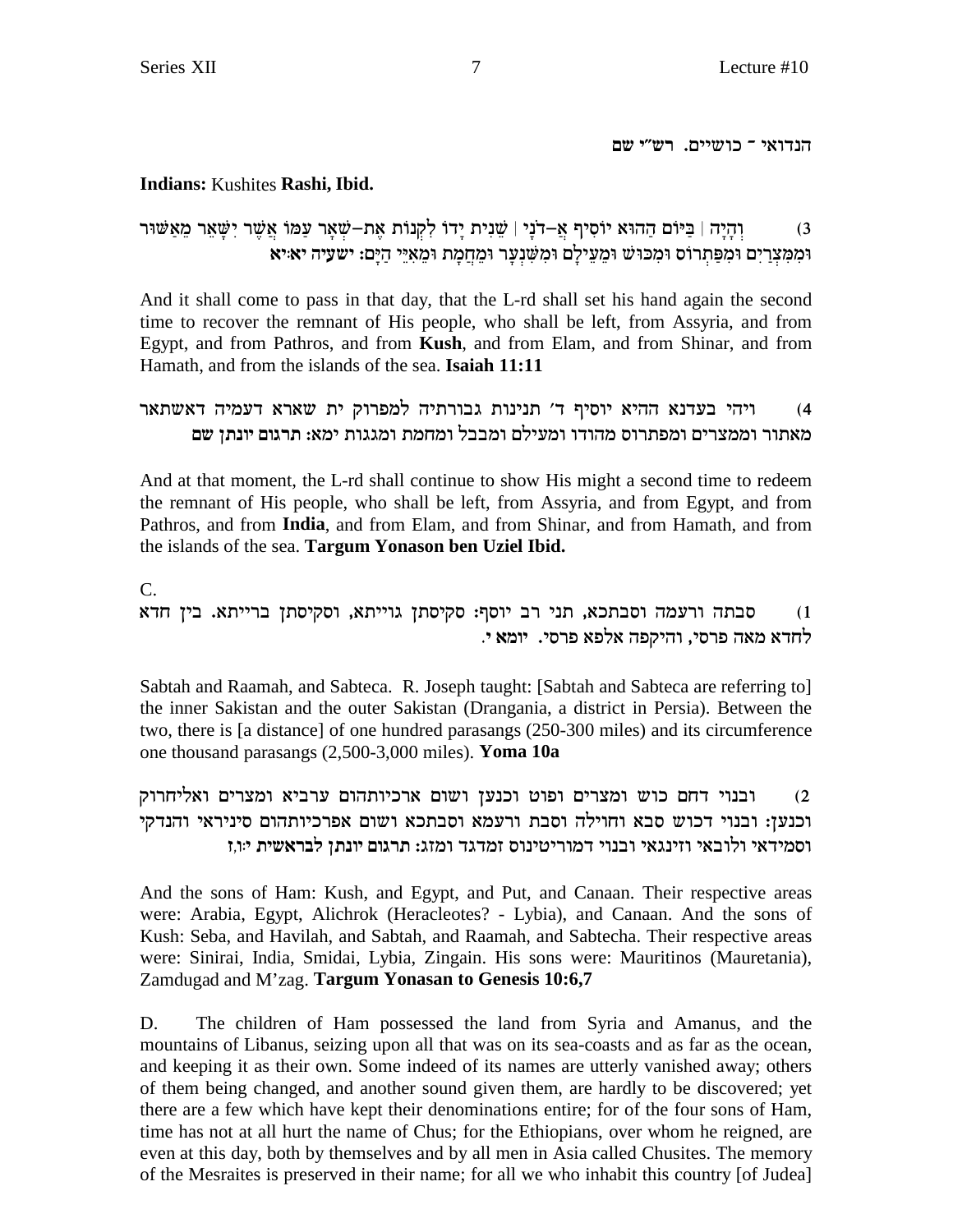call Egypt Mestre, and the Egyptians Mestreans. Phut also was the founder of Lybia, and called the inhabitants Phutites, from himself: there is also a river in the country of the Moors which bears that name; whence it is that we may see the greatest part of the Grecian historiographers mention that river and the adjoining country by the appelation of Phut. But the name it has now, has been by change given it from one of the sons of Mesraim, who was called Lybyos. We will inform you presently what has been the occasion why it has been called Africa also. Canaan, the fourth son of Ham, inhabited the country now called Judea, and called it from his own name Canaan. The children of these [four] were these: Sabas, who founded the Sabeans; Evilas, who founded the Evileans, who are called Getuli; Sabathes founded the Sabatheans, they are now called by the Greeks, Astaborans; Sabactas settled the Sabactens; and Ragmus the Ragmeans, and he had two sons, the one of whom, Judadas settled the Judadeans, a nation of the western Ethiopians, and left them his name, as did Sabas to the Sabeans. Josephus, Antiquities of the Jews, Book I Chapter 6:2

 $E_{\rm{L}}$ 

כוש יצאו ממנו הכושים השחורים ושוכני האיאופייאה שהיא בסוף מהאור״יטאניאה ארץ גדולה כנגד המזרח כמו שכתב יוסיפון. מצרים ממנו יצאו עם המצריים. פוט כתב יוסיפון שממנו יצא עם ליביא"ה. כנען בן רביעי לחם נתישב בארץ כנען ואח"כ לקחוהו העברים. סבא בן כוש באו ממנו הבאים שהם אנשי אראביאה והיא באש״יאה הגדולה שמחלקת בין ארץ מצרים ובין ארץ כנען. חוילה בן כוש ממנו יצאו העמים הנקראים גיטוליש השוכנים באפריק"א. סבתה בן כוש ממנו יצאו הסאבי"טיניש שקוראין היונים אשט"אברי. רעמה וסבתכה בני כוש אמרו שבאים מהם עמים מהטיאפיא"ה השוכנים לצד המזרח. לודים בן מצרים ממנו יצא עם לירי״אה שהיא ארץ אחת באש״יאה הקטנה ואחרים אמרו שהם נתישבו בארץ המוריא"ה. פירוש ר' יצחק אברבנאל לבראשית י

From Kush issued forth the black Kushites, those who dwell in Ethiopia which is a large country at the far eastern end of the Continent of Mauretania [i.e. Africa], as Josephus wrote. From Mitraim issued forth the Egyptians. Put, according to Josephus, was the ancestor of the Lybians. Canaan, the fourth son of Ham settled in the land of Canaan. Afterwards, the Hebrews conquered it. From Seba, the son of Kush, issued forth the people of Arabia, which is in the Continent of Asia and is situated between the land of Egypt and the land of Canaan. From Havila, the son of Kush, issued forth the peoples that are called Getuli, who dwell in Africa. From Sabta, the son of Kush issued forth the Sabateans who were called by the Greeks: Astaborans. From Raamah and Sabtecha issued forth the nations of Ethiopia, who dwell on the East coast.... Commentary of  $\mathbb{R}$ . **Yitzchak Abarbanel to Genesis 10** 

 $F_{\perp}$ 

תנו רבנן: בעשרים וארבעה בניסן איתנטילו דימוסנאי מיהודה ומירושלים. כשבאו בני אפריקיא לדון עם ישראל לפני אלכסנדרוס מוקדון, אמרו לו: ארץ כנען שלנו היא, דכתיב )במדבר ל"דו ארץ כנען לגבלתיה, וכנען אבוהון דהנהו אינשי הוה. אמר להו גביהא בן פסיסא לחכמים: תנו לי רשות ואלך ואדון עמהן לפני אלכסנדרוס מוקדון, אם ינצחוני ־ אמרו הדיוט שבנו נצחתם, ואם אני אנצח אותם ־ אמרו להם תורת משה נצחתכם. נתנו לו רשות, והלך ודן עמהם. אמר להם: מהיכן אתם מביאים ראייה? ־ אמרו לו: מן התורה. ־ אמר להן: אף אני לא אביא לכם ראייה אלא מן התורה, שנאמר (בראשית ט:כה) ויאמר ארור כנען עבד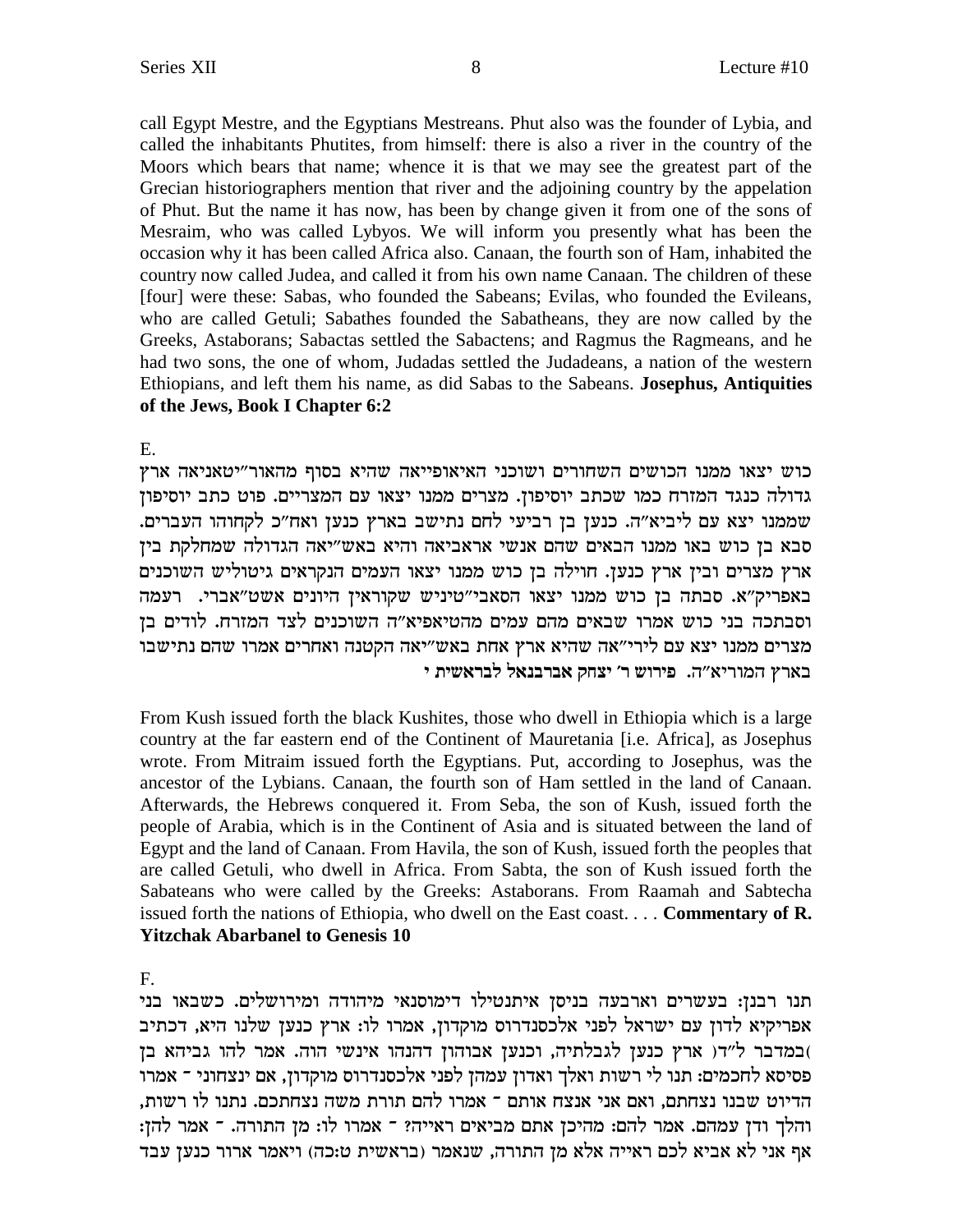עבדים יהיה לאחיו, עבד שקנה נכסים ־ עבד למי, ונכסים למי? ולא עוד אלא שהרי כמה שנים שלא עבדתונו ־ אמר להם אלכסנדרוס מלכא: החזירו לו תשובה ־ אמרו לו: תנו לנו זמן שלשה ימים. נתן להם זמן, בדקו ולא מצאו תשובה. מיד ברחו, והניחו שדותיהן כשהן .<br>זרועות, וכרמיהן כשהן נטועות, ואותה שנה שביעית היתה

Our Rabbis taught: On the twenty-fourth of Nissan, the tax collectors were removed from Judah and Jerusalem. For when the Africans came to plead against the Jews before Alexander of Macedon, they said, "Canaan belongs to us, as it is written, 'The land of Canaan with the coasts thereof;' (Num. 34:2) and Canaan was the ancestor of these people [i.e., ourselves]." Thereupon Geviha b. Pesisa said to the Sages, "Authorise me to go and plead against them before Alexander of Macedon: should they defeat me, then say, 'ye have defeated but an ignorant man of us;' whilst if I defeat them, then say to them thus: 'The Law of Moses has defeated you.'" So they authorised him, and he went and pleaded against them. "What is the source of your proof?" he asked them. "From the Torah," they replied. "I too," said he, "will bring you proof only from the Torah, for it is written, 'And he said, Cursed be Canaan; a servant of servants shall he be unto his brethren.' (Gen. 9:25) Now if a slave acquires property, to whom does he belong, and whose is the property? Moreover, it is now many years that ye have not served us." Then Alexander said to them, "Answer him!" "Give us three days' time," they pleaded. So he gave them a respite; they sought but found no answer. Immediately, thereon they fled, leaving behind their sown fields and their planted vineyards. And that year was a Sabbatical year. **Sanhedrin 91a**

### III. Shem

A.

 $\epsilon$ וּלְשֵׁם יִלֵּד גַּם הוּא אֲבִי כַּל בְּנֵי עֶבֶר אֲחֶי יֶפֶת הַגַּדוֹל: בְּנֵי שֵׁם עֵילַם וְאַשּׁוּר וְאַרִפְּכְשַׁד וְלוּד .<br>וַאֲרַם: וּכְנֵי אֲרַם עוּץ וְחוּל וְגֶתֶר וַמֲשׁ: וְאַרִפַּכִשַּׁד יָלַד אֶת שָׁלַח וְשֶׁלַח יָלַד אֶת עֵבֶר: וּלְעֵבֶר יְלַד שִׁנֵי כָנִים שֵׁם הָאֶחָד פֶּלֶג כִּי בִיָּמְיו נִפִלְגָה הָאָרֶץ וִשֵׁם אָחִיו יָקְטָן: וְיָקְטָן יָלַד אֶת אַלְמודָד וְאֶת שָׁלֵף וְאֵת חַצַרִמָוֶת וְאֵת יָרַח: וְאֵת הַדוֹרָם וְאֵת אוּזָל וְאֵת דִקְלָה: וְאֵת עוֹכָל וְאֵת אֲבִימָאֵל וְאֵת  $\psi$ ָטְּבָא: וְאֶת אוֹפִר וְאֶת חֲוִילַה וְאֶת יוֹבָב כָּל אֵלֶה בְּנֵי יַקְטָן: וַיְהִי מוֹשָׁבַם מִמֶּשָׁא בֹּאֱכָה סְפַרַה הַר הַקֶּדֶם: אֵלֶה בְּנֵי שֵׁם לְמִשְׁפְחֹתָם לִלְשׁנֹתָם בְּאַרְצֹתָם לְגוֹיֵהֶם: אֵלֶה מִשְׁפְּחֹת בְּנֵי נֹחַ לְתוֹלְדֹתָם בגוֹיֵהֵם וּמֵאֵלֶה נִפְרִדוּ הַגּוֹיִם בַּאֲרֶץ אַחֲר הַמֲבוּל: בראשית י:כא−לב

To Shem also, the father of all the Eberites, the brother of Japheth the elder, to him were children born. The children of Shem: Elam, and Ashur, and Arphaxad, and Lud, and Aram. And the children of Aram; Uz, and Hul, and Gether, and Mash. And Arphaxad fathered Salah; and Salah fathered Eber. And to Eber were born two sons; the name of one was Peleg; for in his days was the earth divided; and his brother's name was Joktan. And Joktan fathered Almodad, and Sheleph, and Hazarmaveth, and Jerah, And Hadoram, and Uzal, and Diklah, And Obal, and Abimael, and Sheba, And Ophir, and Havilah, and Jobab; all these were the sons of Joktan. And their dwelling was from Mesha, as you go to Sephar, a mount of the east. These are the sons of Shem, after their families, after their tongues, in their lands, after their nations. These are the families of the sons of Noah, after their generations, in their nations; and by these were the nations divided in the earth after the flood. **Genesis 10:21-32**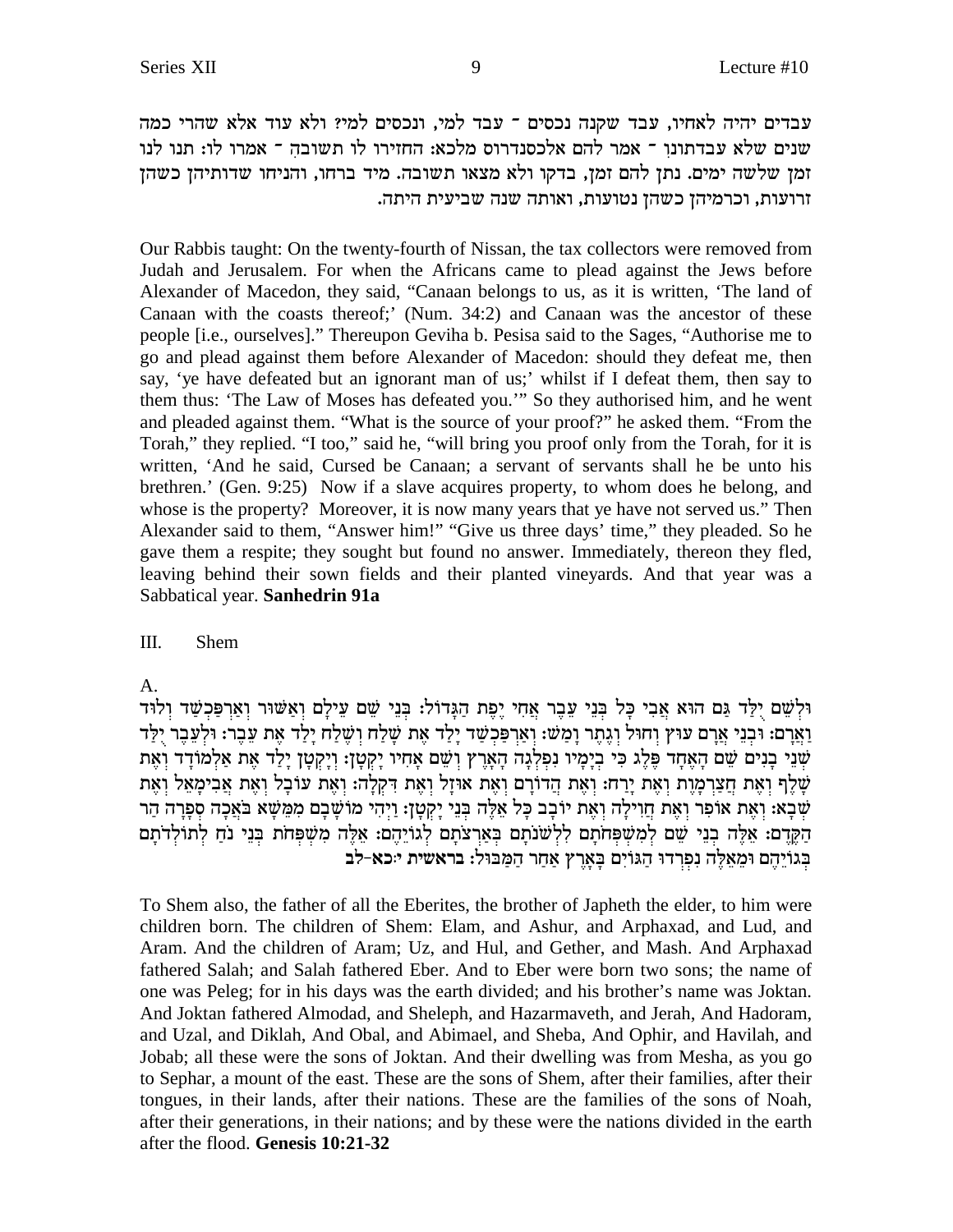$B<sub>1</sub>$ 

וַיַּעֲבֹר אַבְרָם בָאָרֶץ עַד מִקוֹם שָׁכֶם עַד אֵלוֹן מוֹרֵה וְהַכְּנַעֲנִי אַז בָּאָרֶץ: בראשית יבוּו  $(1)$ 

And Abram passed through the land to the place of Shechem, to the terebinth (or plains) of Moreh. And the Canaanite was then in the land. Genesis 12:6

והכנעני אז בארץ. היה הולך וכובש את ארץ ישראל מזרעו של שם, שבחלקו של שם  $(2)$ נפלה כשחלק נח את הארץ לבניו, שנאמר ומלכי צדק מלך שלם, (בראשית יד, יח.) לפיכך ויאמר אל אברם לזרעך אתן את הארץ הזאת, עתיד אני להחזירה לבניך שהם מזרעו של שם: רש״י שם

And the Canaanite was then in the land: The Canaanite was in the process of conquering the land from the descendants of Shem, for this land had originally fallen to Shem's portion when Noah divided up the land to his sons, as it is stated (Gen. 14:18), "And Melchizedek king of Salem (Jerusalem)." Therefore, G-d said to Abram (Gen. 12:7), "To your seed will I give this land." At a future time, I shall return it (Canaan) back to your children, since they are the seed of Shem. Rashi ibid.

 $C_{\cdot}$ 

ולשם איתיליד אף הוא בר הוא אבוהון דכל בני עיבראי אחוי דיפת רבא בדחלתא די"י: תרגום יונתן לבראשית יכא

Sons were also born to Shem. He was the ancestor of the Hebrews (all those who live on the other side of the Euphrates), the brother of Yefes, who was great in his fear of G-d. **Targum Yonason to Genesis 10:21** 

Shem, the third son of Noah, had five sons, who inhabited the land that began at D. Euphrates, and reached to the Indian Ocean; for Elam left behind him the Elamites, the ancestors of the Persians. Ashur lived at the city of Nieve (Ninveh?); and named his subjects Assyrians, who became the most fortunate nation, beyond others. Arphaxad named the Arphaxadites, who are now called the Chaldeans. Aram had the Aramites, which the Greeks call Syrians. Laud founded the Laudites, which are now called Lydians. Of the four sons of Aram, Uz founded Trachonitis (an area in Syria south of Damascus) and Damascus; this country lies between Palestine and Celesyria. Ul (Chul) founded Armenia; and Gather the Bactrians; and Mesa, the Mesaneans, it is now called Charx Spasini, Sala the son of Arphaxad; and his son was Heber, from whom they originally called the Jews, "Hebrews". Heber begat Joctan and Phaleg; he was called Phaleg, because he was born at the dispersion of the nations to their several countries. For Phaleg, among the Hebrews, signifies division. Now Joctan, one of the sons of Heber, had these sons, Elmodad, Saleph, Asermoth, Jera, Adoram, Aizel, Declan, Ebal, Abimael, Sabeus, Ophir, Euilat and Jobab. These inhabited from Cophen, an Indian River, and in part of Asia adjoining to it. Josephus, Antiquities of the Jews, Book I Chapter 6:4

Е.

עילם בן שם ממנו יצאו הפרסיים והגוי הנקרא אלאמי"נוש. אשור בן שם נתישב בשירי"אה ועל שמו נקראת כן וכדי שלא להיות בבוני המגדל הלך משם לארץ אחרת כמו שפרשתי למעלה בפסוק מן הארץ ההיא יצא אשר. לוד בן שם נקראו על שמו עם הלודים. ארם בן שם ממנו יצאו הארמיים. והמדינה הגדולה היא דמשק. ארם הנזכר הוליד ד׳ בנים א׳ הוא עוץ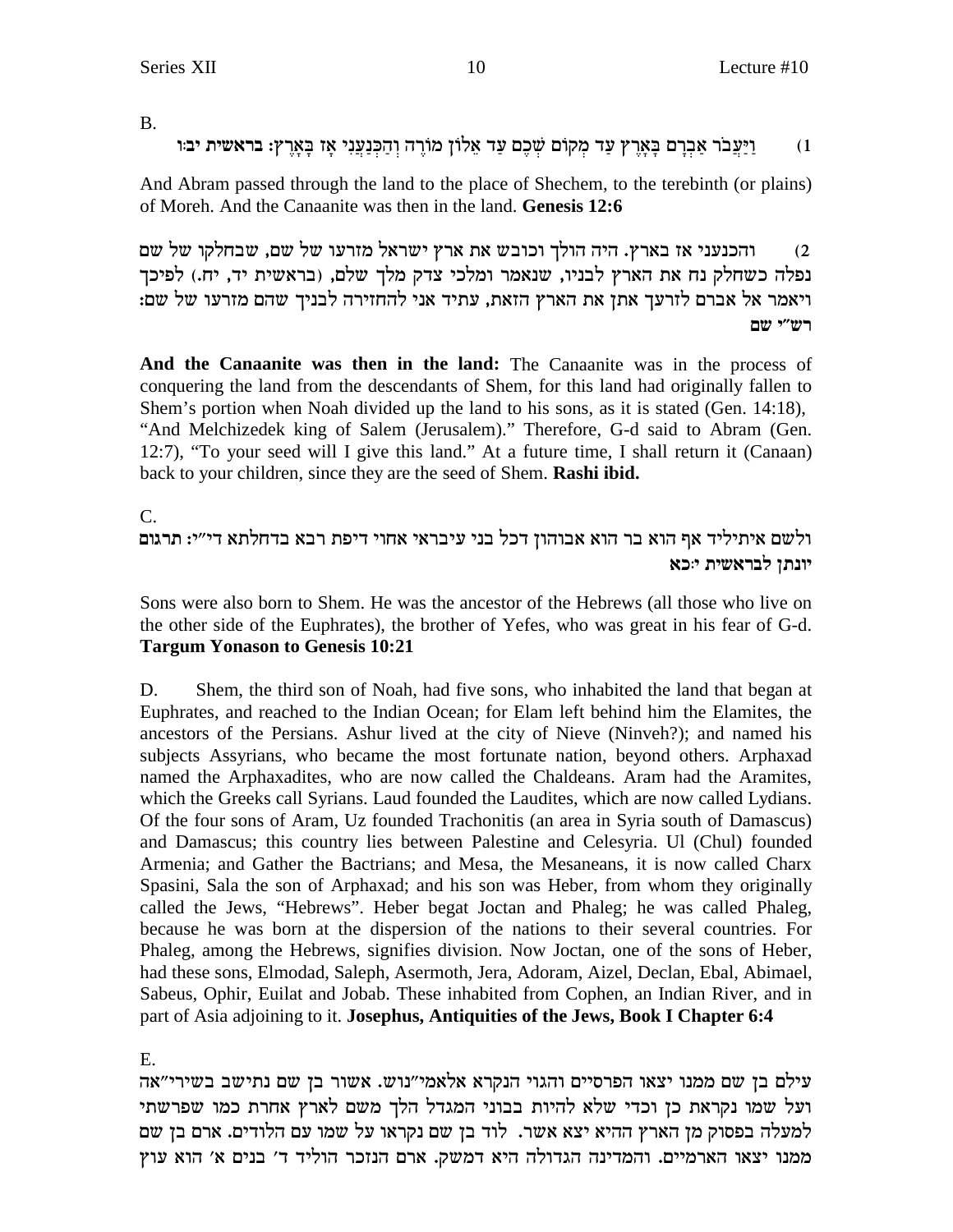שהיה התחלת העם טראקוני"טא שהיה ארץ בין פלשת"ינא ובין השירי"אה ושם היה איוב. הב׳ חול ממנו יצאו אנשי ארמיני״אה. הג׳ גתר ממנו יצאו הקארא״מאניי. הד׳ מש ממנו יצאו למ״ואני וכתב אי״שדרו שהאומות האלו נתישבו אחר המבול ובלבול הלשונות בארץ מזרח עד אטי״נא שהם ט״ו מחוזות והם תחת כ״ב לשונות. ארפכשד ממנו יצאו הכלד״יים. ובעבורם נקראת ארצם כלדי"אה והיא בחלק האשי"אה בסוף אר"ביאה. והיא כלה ארץ מישור חסרת המימיות והמדינה הגדולה שבה היא בבל. שלח כתב יוסיפון שממנו יצאו עם שרמ״אטי שהיום קורים הודיים אינ״די. עבר ממנו יצאו העברים ובעת בלבול הלשונות נשארה הלשון שהיו מקדם מדברים כל העולם בעבר ובבניו. פלג בימיו נתישבה ארץ השטים שחציה היא בחלק האיא"ורופא של איטר"אסיא וחציה בחלק האשיי"א. רעו בימיו התחילו האנשים לעשות עצמם אלוהות והתחילו האנשים לעשות בתים לאלהיהם ובאותו זמן נתישב מצרים ישוב וגם בזמן ההוא התחילו להלחם הנשים הנקראות מאזו״ני ותצאנה מהשטים וכבשו רוב האשיי״א וגם נתפשטו לכבוש את הבוהמיי״א. ושם אמזונ״י פירוש בלי שר שכן היה מנהגם לכרות את השד מפני הקשת. שרוג ביניו התחילו למלוך אנשי שיריי"א כפי היוסיפון ובימיו מת נמרוד ומלך אחריו נינו בנו . . . נחור בימיו היה מלכות שיציא"וני והתמיד עד זמן עלי השופט שהיו בו כ״ה מלכים מעטרים בזמן תתע״ב שנים . פיורש ר׳ יצחק אברבנאל לבראשית י

From Elam, the son of Shem, were descended the Persians and the nation which is called, "Elaminush" (Elamites). Ashur, a son of Shem, settled in Syria. It received its name from him. In order to avoid taking a part in the building of the Tower [of Babel], Ashur left and went to another land . . . The nation of Lydia is called after its ancestor, Lud, the son of Shem. Aram, the son of Shem, is the ancestor of the Arameans. Its largest city is Damascus. The aforementioned Aram fathered four sons. The oldest son, Utz, founded the people of Trachonitis (an area in Syria south of Damascus), which lies between Palestine and Syria. Job lived there. The second son, Chul, was the ancestor of the people of Armenia [who live north of Syria and Iraq, to the southeast of the Black Sea]. The third son, Gether, is the ancestor of the "Caramani". Mash is the ancestor of the "Limoani".... Arpachshad is the ancestor of the Chaldeans. The nation is called Chaldea in his honor. It is located in that part of Asia which is closest to Arabia.... Josephus (Yosephon) wrote that Shelach is the ancestor of the Sarmatians which are today called Indians. Ever is the ancestor of the Hebrews. At the time when the languages were confused, Ever retained the original language. In the days of Peleg the land of Scythia, which is half in Europe, in Thrace, and half in Asia, was settled. In the days of Reu men began to proclaim themselves gods and people began to make Temples for their gods. At that time, also, Egypt began to become settled.  $\ldots$  Commentary of R. Yitzchak **Abarbanel to Genesis 10** 

#### IV. The Roots of Modern Civilization

 $A<sub>1</sub>$ 

## כִּמַעֲשֶׂה אֱרֶץ–מִצְרַיִם אֲשֶׁר יִשַּׁבְתֶּם–בָּהּ לֹא תַעֲשׂוּ וּכִמַעֲשֶׂה אֶרֶץ–כִּנַעַן אֲשֶׁר אֲנִי מֵבִיא אֶתְכֶם שָׁמָּה לֹא תַעֲשׂוּ וּבְחֻקֹתֵיהֶם לֹא תֵלֵכוּ: ויקרא יחוג

After the doings of the land of Egypt, where you dwelt, shall you not do; and after the doings of the land of Canaan, where I bring you, shall you not do; nor shall you walk in their ordinances. Leviticus 18:3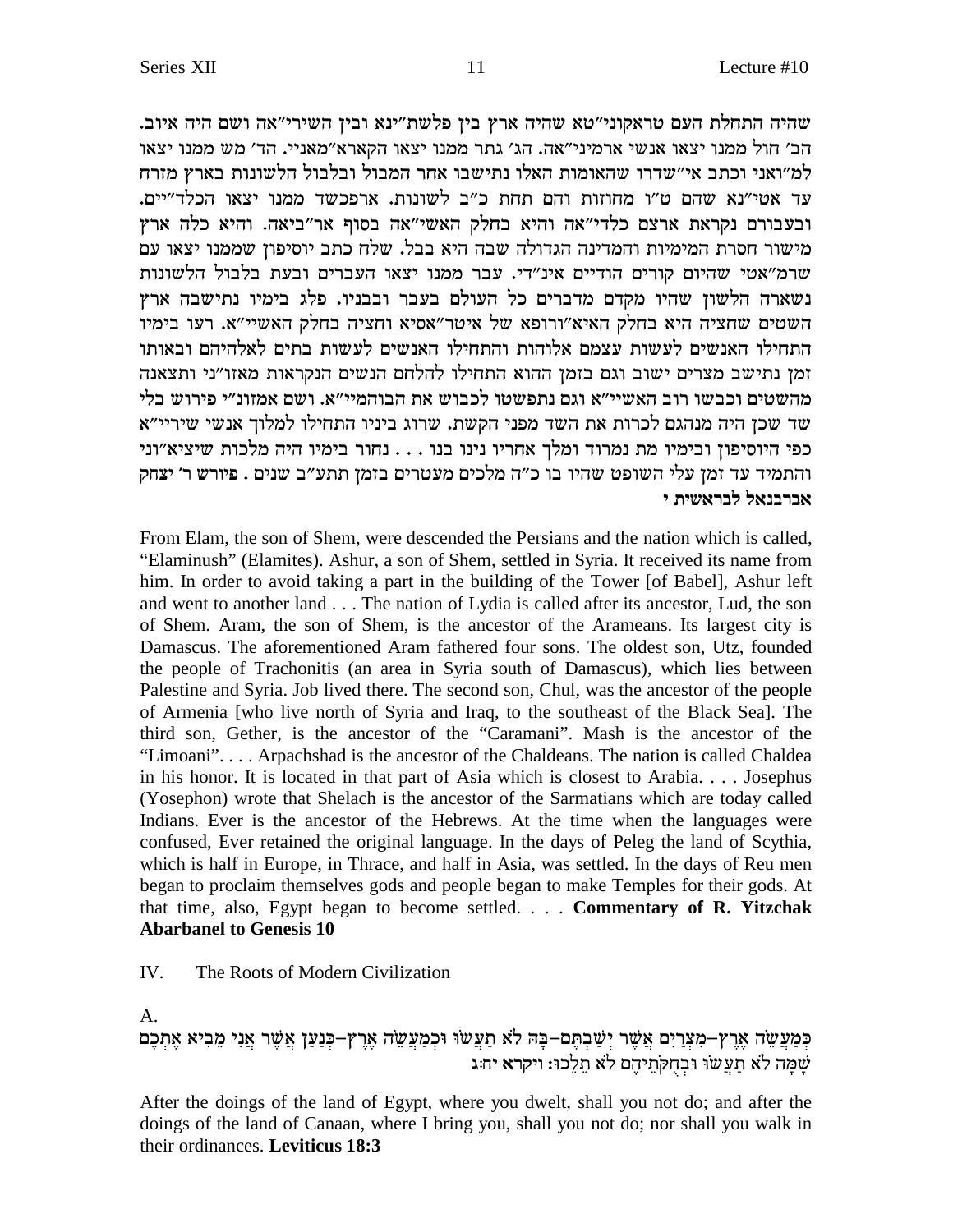$B<sub>1</sub>$ 

וַיָּחֵל נֹחַ אִישׁ הָאֲדָמָה וַיִּטַע כַּרֵם: וַיֵּשְׁתָּ מִן–הַיַּיִן וַיִּשְׁכָּר וַיִּתְגַּל בְּתוֹךְ אָהֲלֹה: וַיַּרְא חָם אֲבִי כְנַעַן אֶת עֶרְוַת אַבְיו וַיַּגֵּד לְשָׁנֵי–אָחָיו בַּחוּץ: [יִקַּח שֵׁם וַיֵּפֶת אֶת–הַשָּׂמְלָה וַיַּשִׂימוּ עַל–שֶׁבֶם שִׁנֵיהֶם וַיֵּלְכוּ אֲחֹרַנִּית וַיִּכְסוּ אֶת עֲרְוַת אֲבִיהֶם וּפְנֵיהֶם אֲחֹרַנִּית וְעֵרְוַת אֲבִיהֶם לֹא רָאוּ: וַיִּיקֵץ .<br>נחַ מִיִּינוֹ וַיֵּדַע אֵת אֲשֵׁר–עָשָׂה לוֹ בִּנוֹ הַקָּטְן: וַיֹּאמֶר אָרוּר כְּנָעַן עֶבֶד עֲבָדִים יִהְיֶה לְאֶחָיו: וַיֹּאמֶר בְּרוּךְ ד׳ אֱ–לֹהֵי שֵׁם וִיהִי כְנַעַן עֶבֶד לָמוֹ: יַפְתְּ אֶ–לֹהִים לְיֶפֶת וְיִשְׁכֹן בְּאָהֲלֵי–שֵׁם וִיהִי כנען עבד למו: בראשית ט:כ-כז

And Noah began to be a farmer, [or alternately: Noah, the master of the earth's ground, began] and he planted a vineyard; And he drank of the wine, and became drunk; and he lay uncovered inside his tent. And Ham, the father of Canaan, saw the nakedness of his father, and told his two brothers outside. And Shem together with Japheth took a garment, and laid it upon both their shoulders, and went backward, and covered the nakedness of their father; and their faces were backward, and they saw not their father's nakedness. And Noah awoke from his wine, and knew what his younger son had done to him. And he said, Cursed be Canaan; a slave of slaves shall he be to his brothers. And he said, Blessed be the L-rd G-d of Shem; and Canaan shall be his slave. G-d shall enlarge Japheth, and he shall live in the tents of Shem; and Canaan shall be his slave. Gen.  $9:20-27$ 

## $C_{\cdot}$

בתוך אהלה. באהלה מיבעי. בתוך משמעו באמצע כמו בתוך הגן וכן כ"פ. ואין דרך להעמיד מקום המשכב באמצע האהל אלא באיזה צד. ע"כ נראה שזה גרם לו מעשה בנו הקטן. ששחק עמו בשנתו בשכרותו. לבד הדרש הידוע: וירא חם אבי כנען את ערות אביו. הראה בזה שלא הרגיש התפעלות בזה. אכן לא היה נחשב הזה לחטא. כי כך היה בטבעו בלי הרגשה שכלית. וע״כ לא נתקלל. אלא כתיב אבי כנען. מבואר שכנען היה גורם לזה הספור והוא העושה רעה להזקז: פירוש הנצי״ב לבראשית טוכא

Inside his tent: It should have written, "in his tent". The word, "b'thoch" (inside), implies that it was in the middle, similar to the phrase, ""b'thoch hagan" (which means: in the middle of the Garden) (Gen. 2:9), analogous to the meaning of many other similar phrases. [Now,] it is not the norm to put a bed in the middle of a tent but rather near a side. It would seem that that was the cause of the incident with, "his smaller son", who amused himself with Noah as he slept in a drunken stupor. This is besides the well known Midrash. And Ham, the father of Canaan saw the nakedness of his father: With this he showed that he felt no emotion upon [seeing his father in such a state]. This, however, was not considered a sin, as this was Ham's nature, not to have any intellectual sensitivity. For that reason he wasn't cursed. Rather, by the fact that it is written, "the father of Canaan," it is evident that Canaan was the cause of this narrative and it was he who acted improperly to the elder. Commentary of Netziv to Genesis 9:21

D.

ויגד לשני אחיו. בכל מקום משמעות הגדה הוא ספור ולא אמירה פשוטה. מבואר שלא הגלוי לבד שאין בזה ספור הודיע. אלא ספור מעשה כנען איך התעלל את הזקן: שם ט:כב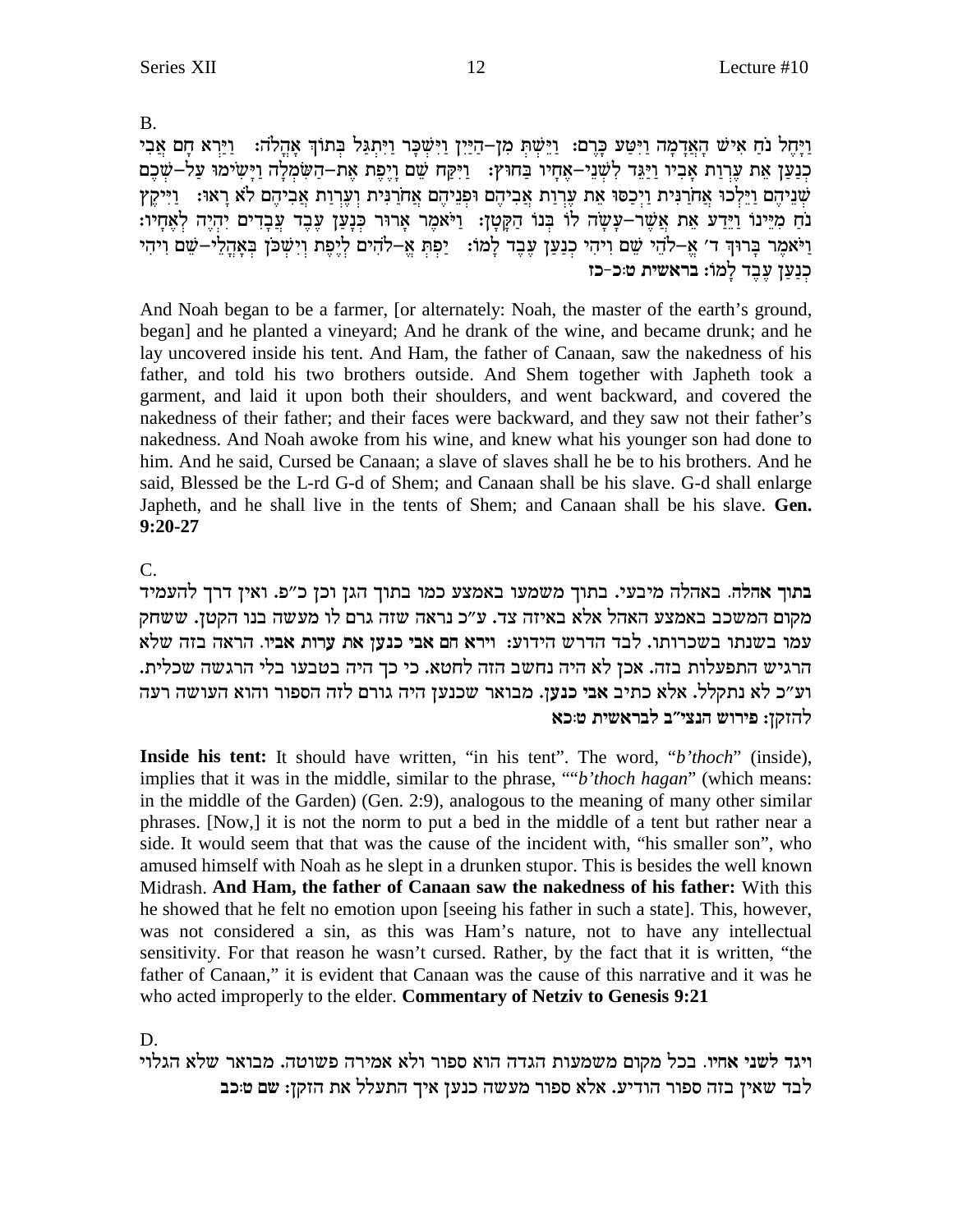And he told his two brothers: Everywhere [a form of] the word, "hagadah" (told), is used, it implies a narrative and not a simple statement. It is evident that it wasn't just the nakeness that he told over, for that doesn't constitue a narrative, but rather he told over how Canaan amused himself with the elder. **Ibid. 9:22** 

### E.

ויקח שם ויפת. כבר פרש"י בשם חז"ל שהתאמץ שם במצוה יותר מיפת. אמנם לא נתבאר סיבת ההתאמצות היתירה ובמה ניכרת ההתאמצות. אבל נראה דלכן לקחו שניהם משום דלא היה אפשר לכסותו בכבוד אם לא שיעשו שניהם. ואם היה אפשר לעשות ביחיד לא היו עושים שניהם אלא שם לבדו. ולא משום שהרגשו של שם היה חזק יותר אלא משום דשם היה הרגשו משום מצוה. והכלל במצוה שטוב לעסוק בעצמו יותר מבשלוחו. משא״כ יפת שהרגשו היה מצד שכל אנושי. שלא יהי' האב מוטל בבזיון ע"כ אין שום שכל אנושי נותן ,<br>לעשות בעצמו. ומה לנו אם ע״י עצמו או ע״י אחר. והיינו דכתיב ויקח שם. מתחלה נסה שם בעצמו ליקח אולי יוכל לכסות וכאשר ראה שלא יהא נעשה יפה הצטרף יפת ג"כ: וישימו על שכם שניהם. כל אחד השתדל שתהיה השמלה על שכמו ועל שכם אחיו משום שבאופן אחר לא היה נעשה הענין יפה: וילכו אחורנית. אע"ג שהיה אפשר לכסות פניהם בשמלה מבלי ראות גם בהליכה כראוי כאשר כן עשו לבסוף אשר הפכו בע״כ פניהם אחורנית ובכ״ז לא ראו משום שצדדו השמלה באופן שלא יראו במקום שאין ראוי. מ"מ הלכו אחורנית להראות שעיקר הכניסה והביאה באוהל הוא בע"כ: ופניהם אחרנית. לצד אביהם דבא"א לא היו רואין מקומו של האב: פירוש הנצי״ב לבראשית טוכג

And Shem together with Japheth took a garment: Rashi explained in the name of our Sages, of blessed memory, that Shem made a greater effort than Yefes (Japeth) to perform this *mitzva*. The reason why he made this extra effort and the manner in which it was evident, however, was not clarified. It would seem, though, that the reason that two took the garment, [rather than one,] was because it wasn't possible to properly cover him unless [the covering] would be done by two people. Had it been possible for one person to do it, however, then Shem would have done it on his own. It wasn't because the feelings of Shem [towards his father] were any stronger but rather that Shem was motivated by the *mitzva*. The principle when it comes to mitzvos is that it is better to accomplish it personally than through an agent. Whereas to Yefes, who was motivated [solely] by human reason, as it is improper for a father to lie in disgrace, it didn't make a difference if [his father] would be covered by himself personally or by someone else. For that reason it is written, "And Shem . . . took". Originally Shem tried to cover him by himself. When he saw that he couldn't do it on his own properly, he brought in Yefes [to help him]. And laid it upon both their shoulders: Each one of them made the effort so that the garment laid [squarely] upon both their shoulders. Otherwise it wouldn't have been done properly. And went backward: Even though it would have been possible for them to walk in normally and yet cover their faces with the garment in order to avoid seeing [him], as they finally did at the end when they were forced to turn their faces around [in the direction of their father], but they still didn't see [their father] for they had placed the garment at such an angle that they couldn't see that part of him which was unseemly, nonetheless, they walked backwards in order to make it clearly obvious that they entered the tent against their will [and not to view their father]. And their faces were backward: Towards their father, because it would be impossible without [looking] in that direction] to ascertain the exact location of their father.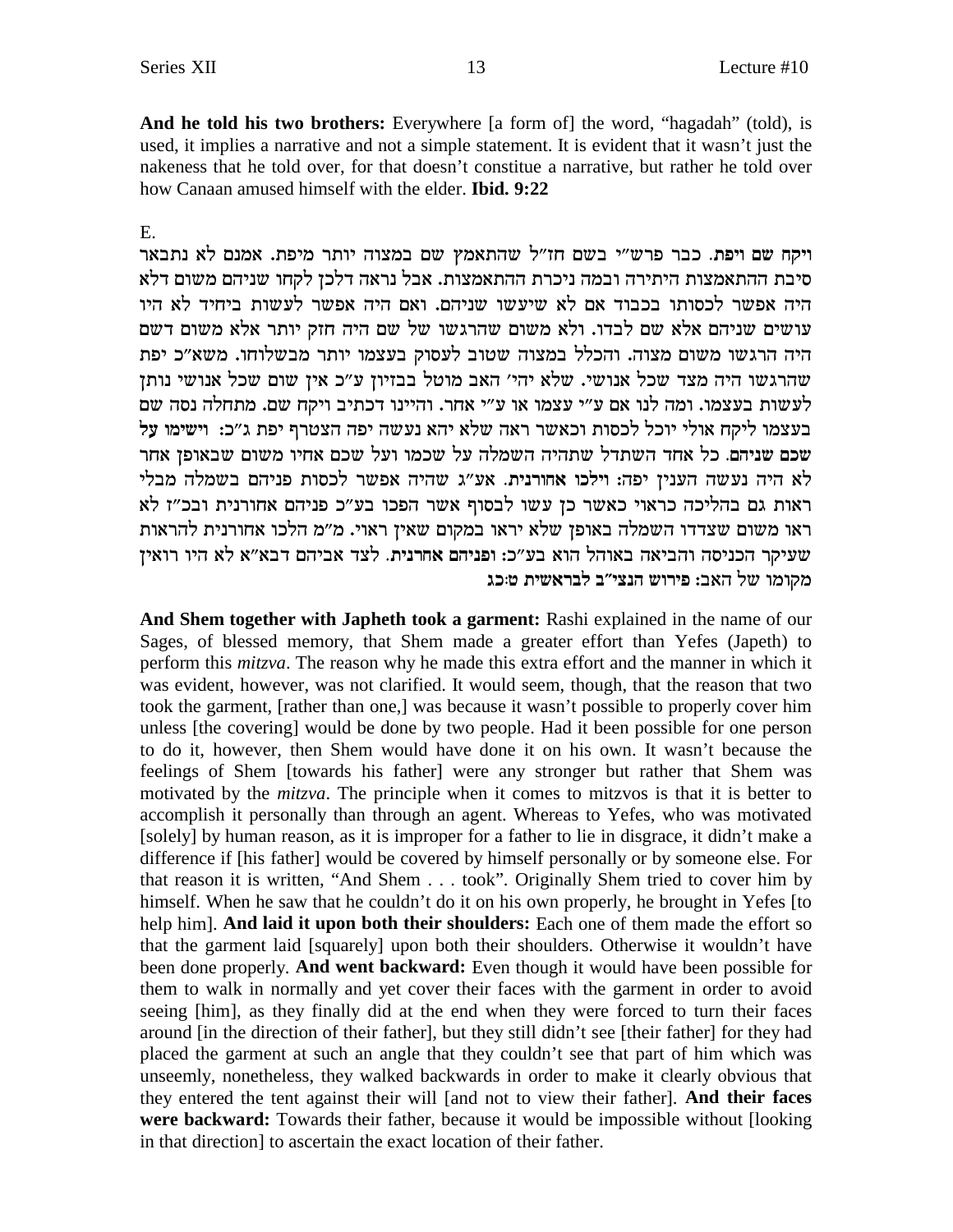### $F_{\perp}$

מיינו. לא רק משנתו הקיץ אלא גם מיינו והיה דעתו שפוי לגמרי ע״כ חלה עליו רוה״ק כאשר היה מוכשר. ע״כ וידע וגו׳: פירוש הנצי״ב לבראשית ט:כד

From his wine: He just didn't wake up from his sleep but also from the [effects] of his wine and had regained complete lucidity. For that reason, the Divine spirit rested upon him, as he was in a proper state of preparation. This is how he became aware [of the details of the incident and knew what Ham's younger son had done to him.] Ibid. 9:24

### $G<sub>r</sub>$

עבד עבדים. באמת גם מזרע שם ויפת נמכרו כמה לעבדים. או נשבו במלחמה וכדומה. וכן להיפך לא כל בני כנען המה עבדים. והרי כמה אומות גדולות יצאו ממנו. אלא הקללה היה אשר מי שיגיע לזה להיות עבד יהא מסוגל לזה כאשר הוא מזרע עבדים מלידה ומבטן ומהריון. משא"כ משם ויפת אין זרעו מסוגל לזה וגם בהיותו עבד רוחו הפנימית שואף להיות חפשי וממילא אין נוח להשתמש בו וע"י השתדלות נעשה חפשי (והיינו שהמליצו חז"ל בפ' ע"פ חמשה דברים צוה כנען את בניו כו' רצונם בזה שכאשר נעשים עבדים יודעים כל מנהגי עבדים כאלו למדו אביו לכך:) וע״כ נקרא כל עבד עובד כוכבים עבד כנעני באשר הוא המובחר שבעבדים אע"ג שאינו מזרע כנען: פירוש הנצי"ב לבראשית טוכה

A slave of slaves: In truth, the many of the progeny of Shem and Yefes were sold into slavery or were captured in war [and subsequently enslaved] and the like. On the other hand, not all of of the descendants of Canaan were slaves. Behold, they produced many mighty nations. The curse was, however, that whoever of [Canaan's] descendants would become slaves, they would comfortably fulfill that role as if they had been born into it. Whereas the slaves of Shem and Yefes do not feel and act comfortably in that role. Even while being enslaved, their inner spirit seeks freedom. As a result, it is not easy to use them as slaves and they become freemen at the first opportunity.... That is why every non-Jewish slave, even though that particular slave was not one of his descendants, is referred to as a Canaanite slave (eved Canaani), since the Canaanites were the best of the slaves. Ibid. 9:25

### $H_{\cdot}$

ויאמר. אמירה בפ"ע. דמאמר הראשון היה בכעס. אע"ג שהיה ג"כ ברוה"ק. ואין השכינה שורה מתוך הכעס. אעפ״כ בזו השעה שנשרשו עניני הישוב וקיום העולם לימים יוצרו לא היה כל הענין אלא סיבה קטנה כדי להגיע לידי כך ברוה"ק וכמאמר נבואה אפילו אינו ראוי מצד האדם בשעה אחרת אלא שכך היה רצון ד' להוחיל שפע נבואתו באותה שעה על נח. מש״ה בשעה שהיה בכעס לא היה עת רצון לברך עד שנח מרגזו ואמר עוד הפעם ברוה״ק. ברוך ד' א–להי שם. הנה מצות כבוד אב גורם לשכר ופרי בעוה"ז כידוע מעשה דדמא ב"נ. מיהו יש נ"מ בין העושה מצוה זו מחמת שכך רצון ד' ולא מצד הרגשת שכל אנושי. ובין העושה מחמת שכלו שמחייבו כך. ע"כ שם שעשה לשם מצוה נתברך שיהיו מבניו עובדי ד' ותורתו עד שיחול עליהם השגחת הטבע ע"י ה–ויה בעצמו וזהו שאמר שיהא ברוך ד' א–להי שם. הרי שהקב"ה בעצמו ינהג הליכות הטבע והוא יתברך ויתעלה על ידו: ויהי כנען עבד למו. באשר דברכה ראשונה לא היה בכל זרע שם אלא באומה המיוחדת שהיא ראשית הכונה שתצא בעולם במועדו שיחול עליה שם כבודו ית׳. שע״י יהא נתמלא כבוד ד׳ בכה״א. אמנם עוד הרבה בנים שיצאו משם שלא הגיע למעלה זו והיו אומות העולם גדולות גם המה נתברכו במעלת בני יפת. וע"ע להלן י' כ"א: פירוש הנצי"ב לבראשית ט:כו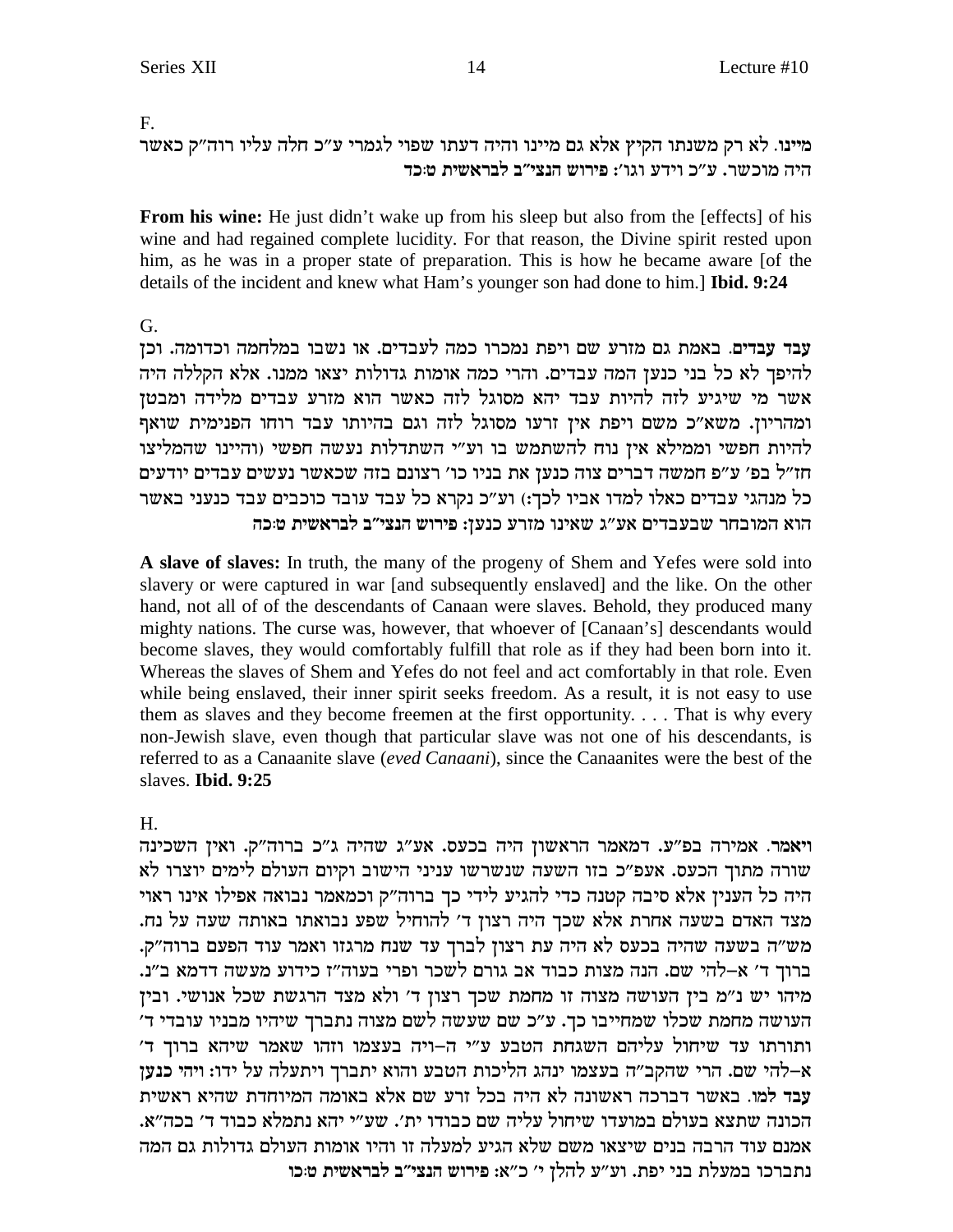**And he said:** This was a separate statement, as the first statement (the curse) was made in anger. Even though [the first statement] was also said through the Divine spirit and the *Shechina* (Divine presence) does not rest [upon a person] when he is in a state of anger, nevertheless, at this time [in history] when the future shape of human habitation was taking root, and the contours of the world's continued existence was being formed, much preparation was not needed to reach the necessary state of Divine inspiration and prophecy. Even though in different circumstances such a person [in a state of anger] would not be worthy of having the Divine presence rest upon him, nonetheless, the will of G-d at that time was such that the outpouring of prophecy rested upon Noah. Because of this consideration, while Noah was still in this state of anger, it was not an auspicious time to bestow a blessing, and he had to wait until he calmed down. He then made another statement while the Divine spirit was upon him. **Blessed be the L-rd G-d of Shem:** Behold the *mitzva* of honoring a father brings about a reward and produces fruit in this world, as is known through the story of Domo ben Nesina (Kiddushin 31a). There is a difference, however, between doing a *mitzva* because it is G-d's will, not because of logical considerations, and doing it because it is dictated by logic. For that reason, Shem, who did it for the sake of the *mitzva* was blessed that his descendants would become the servants of G-d and His Torah and that their natural day to day activities would eventually be personally supervised by G-d himself. This is what is meant by, "Blessed be the L-rd G-d of Shem." The Holy One, blessed be He, would supervise his natural activities, and he would become blessed and elevated through Him. **And Canaan shall be his slave:** The first blessing was not directed towards the entire posterity of Shem but only to the special nation (Israel). For the intention of Creation was that the world in its proper time should produce such a nation in order that the name of the glory of G-d be manifested upon it, and, through them, the glory of G-d would fill the world. There were other children that Shem produced, however, who did not reach these heights but were nonetheless great nations. They were also blessed, however, with the qualities that Yefes received. **Ibid. 9:26**

I.

יפת א-להים. באשר אוה"ע מתנהגים ע"פ שרי מעלה שחלק ד' מש"ה כתיב א-להים. וגם אוה״ע לא ידעי משם המיוחד כדאיתא בסנהדרין ס׳ ע״א. וע״פ מעשיו בשכל אנושי נתברך בעניני עוה"ז כמ"ש. וע"ע להלן כ"ז מקרא כ"ח: וישכן באהלי שם. עוד ברכו באנשים חכמי לב שירגישו חכמת זרע שם באהליהם שהיא אלקית ואין לה קץ ותכלית. ויבאו גם המה ללמוד מהם דעות ומדות כמש"כ במעלת התורה בי מלכים ימלוכו בי שרים ישור. וישעיה הנביא מ״ה אמר ואצרך ואתנך לברית עם לאור גוים. משמעו שישראל נוצרו להיטיב אמונת כל עם שנקרא ברית ולהקים ד"א שלהם. ועוד נכלל בברכה זו דמהרחבת החיים של יפת יגיע תועלת לאהלי שם. כדאיתא בעבודת כוכבים ב׳ במה עסקתם א״ל הרבה מרחצאות כו׳ כדי שיתעסקו ישראל בתורה. וא"כ קאי לשון וישכון על יפת אותם הפתוי של פת ישכון ג"כ באהלי שם. וא״ת ושכן שכינתי במשכניה דשם פי׳ עוד כונה דיפת יזכה אשר ישכון השכינה **ו באהלי שם היינו שע״י מלך פרס נבנה מקדש שני: פירוש הנצי״ב לבראשית ט:כז** 

**G-d shall enlarge Japheth:** Since the nations of the world are directed through the ministering angels, which G-d apportioned to the nations, the name of G-d used in conjunction with Japheth is E-lohim which is also used in conjunction with angels. In addition, the nations do not know of the special name [Tetragrammaton], as is stated in Sanhedrin 60a. **And He shall live in the tents of Shem:** In addition, he blessed him that he shall produce men of intelligence that will delve into that branch of wisdom which is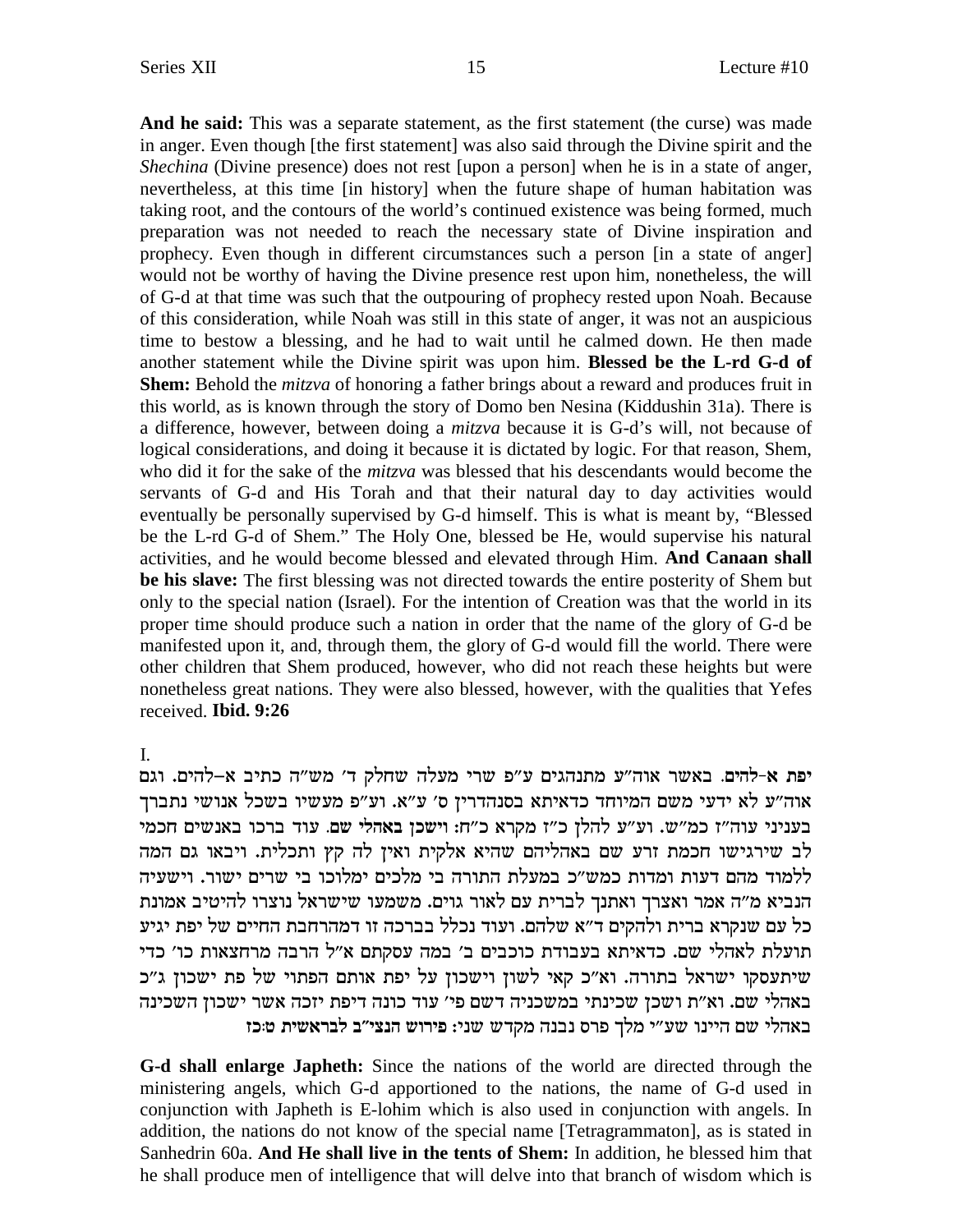unique to Shem's descendants, i.e. the wisdom of G-d, a wisdom without end or limit. And they [Yefes] will also come to learn from Shem philosophical knowledge and correct behavior, as it is stated regarding the special qualities of the Torah (Proverbs 8:15, 16), "By me kings reign, and princes decree justice. By me princes rule, and nobles, even all the judges of the earth." Isaiah, the prophet, said (Isaiah 42:6), "and I will keep you, and give you for a covenant of the people, for a light to the nations." The implication is that Israel was created in to order improve the faith of each nation which is referred to as, "a covenant", and to raise up their morals and ethics. Also included in this blessing is that benefit to Shem will be derived from the expansion of the creature comforts of Yefes, as is stated in the tractate Avodah Zarah 2b, "[At the end of the days, G-d will ask the nations, 'With what were you involved?' [Rome will answer,] 'We built many bathhouses . . . all in order that Israel shall be involved in the study of Torah." Accordingly, the expression, "and he shall dwell," refers to Yefes. That expansion of Yefes shall also dwell in Shem's tents. Onkelos translates this verse as, "My Divine Presence shall dwell in Shem's tents." This implies yet another meaning, that Yefes will merit that through him the Divine Presence will dwell in the tents of Shem, i.e. through the king of Persia the second Temple was built. **Ibid. 9:27**

V. The Dispersion of Mankind

### A.

וַיְהִי כַל–הַאֲרֶץ שֵׂפַּה אֲחַת וּדִבְרִים אֲחָדים: ⊥וַיְהִי בִּנַסְעָם מִקֶּדֶם וַיִּמְצַאוּ בִקְעַה בִּאֶרֶץ שִׁנַעַר וַיֵּשׁבוּ שַׁם: וַיֹּאמִרוּ אִישׁ אֵל-רֵעֵהוּ הָבָה נִלְבִּנָה לְבֵנִים וִנִשְׂרִפְה לְשְׂרֵפָה וַתְּהִי לָהֶם הַלְבֵנָה לאָבֶן והַחֲמַר הַיָּה לַהֶם לַחֹמֶר: וַיֹּאמִרוּ הַבָה | נִבְנֶה−לַנוּ עִיר וּמְגדֵל וַרֹאשׁוֹ בַשֶּׁמַיִם וְנַעֲשֶׂה−לַנוּ :שם פן–נפוּץ על–פּני כל–הארץ: וירד ד׳ לראת את–העיר ואת–המגדל אשר בּנוּ בּני האדם וַיֹּאמֵר ד׳ הֶן עַם אֲחֵד וְשֵׂפָה אֲחַת לְכִלֵּם וְזֵה הַחִלַּם לַעֲשׂוֹת וְעַתֲּה לֹא–יִבַּצֶר מֵהֵם כֹּל אֲשֶׁר יַזִמוּ לַעֲשׂוֹת: הַבָה נֵרְדָה וְנַבְלָה שָׁם שְפַתַּם אֲשֶׁר לֹא יִשְׁמְעוּ אִישׁ שִפָּת רֵעֲהוּ: וַיַּפֵּץ ד׳ אֹתַם מִשֶּׁם  $z$ עַל–פּנֵי כַל–הָאַרֶץ וַיַּחִדְּלוּ לְבִנת הַעִיר: עַל–כֶּן קַרָא שִׁמַה בַּבֵל כִּי–שָׁם בַּלַל ד׳ שִפַּת כל–הארץ ומשם הפיצם ד׳ על–פני כל–הארץ: בראשית יא:א-ט

And the whole earth was of one language, and of one speech (i.e. a united policy). And it came to pass, as they journeyed from the east, that they found a plain in the land of Shinar; and they lived there. And they said one to another: Come, let us make bricks, and burn them thoroughly. And they had brick for stone, and mud had they for mortar. And they said: Come, let us build us a city and a tower, whose top may reach to heaven; and let us make us a name, lest we be scattered abroad upon the face of the whole earth. And the L-rd came down to see the city and the tower, which the sons of men built. And the L-rd said, "Behold, the people are one, and they have all one language; and this they begin to do; and now nothing will be restrained from them, which they have schemed to do. Come, let us go down, and there confuse their language, that they may not understand one another's speech." So the L-rd scattered them abroad from there upon the face of all the earth; and they left off the building of the city. Therefore is the name of it called Babel; because the L-rd did there confuse the language of all the earth; and from there did the L-rd scatter them abroad upon the face of all the earth. **Genesis 11:1-9**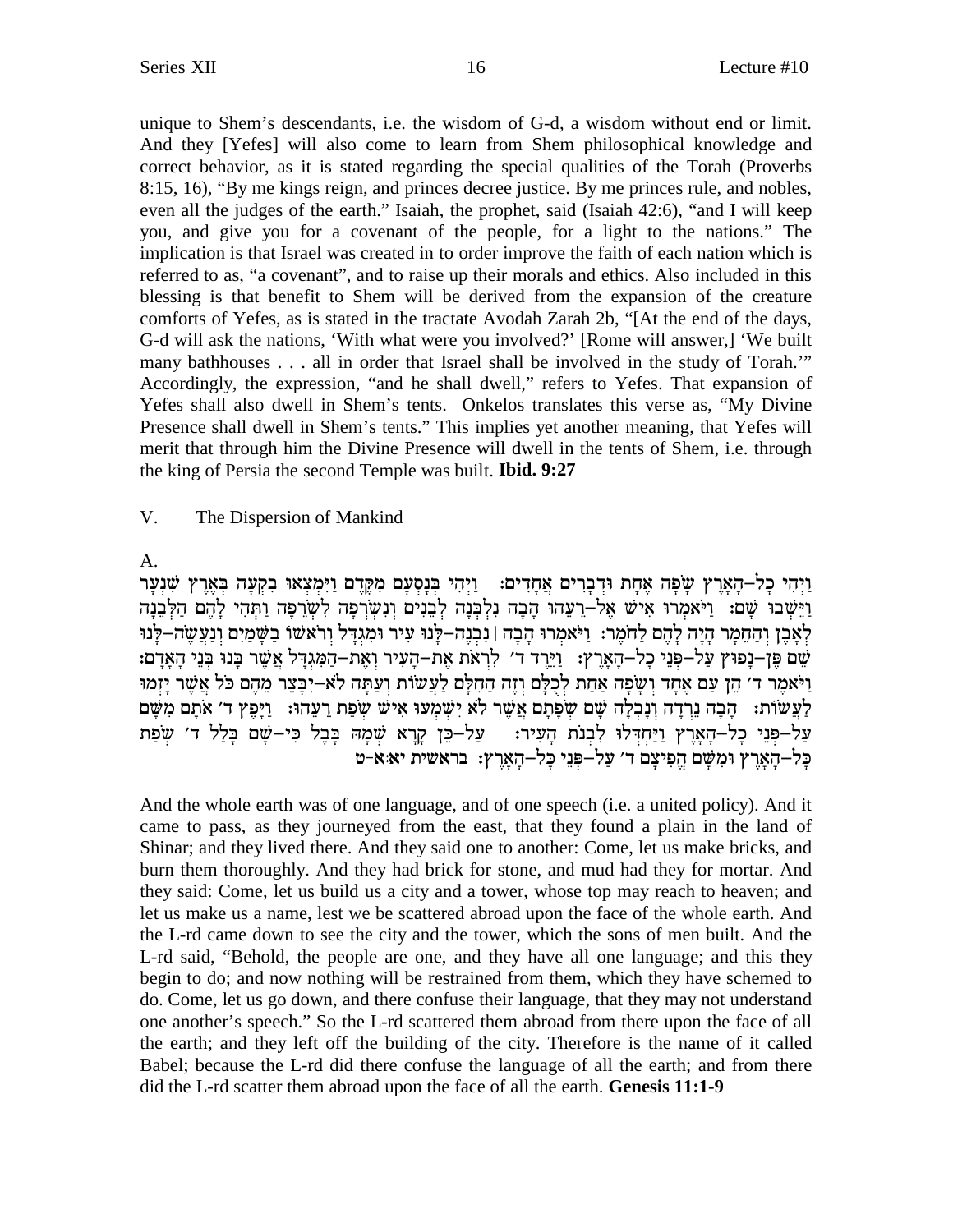B.

שפה אחת. זה גרם לחטא א׳. היינו שיסכימו לשבת כולן בקבוץ אחד. וזהו נגד רצון ד׳ שאמר x`ia `l **.micg` mixace** :dxvi zayl ik dagxle dkx`l jldzdl epiid da eaxe ux`a evxy הכתוב הדברים אלא ברמז במבואר במדרשים אבל לא פירשן הכתוב כי אם שהיו דברים אחדים וללמדנו דלא משום הדברים התעורר הקב"ה כי אם בשביל שהיו אחדים. יהיו מה שיהיו. ודבר זה אם כי לפי הנראה אין בזה שום עון ואדרבה חבור עצבים ג״כ ראוי להניח. **`:`i ziy`xal a"ivpd yexit** :x`eai xy`k aeyid zlwzl `viy xac aeygl mxb o`k la`

**One language:** This was the cause of the first sin, i.e. that they all agreed to live together as a group. This was against G-d's will which He expressed (Gen. 9:7), "Spread out quickly thoughout the earth and multiply therein." Which means that they should travel the length and breadth of the world in order to populate it. **And of one speech (i.e. a united policy):** Scripture only alludes to the real events, which are clarified in the Midrashim. Scripture only said, "and of one speech," to teach us that it wasn't so much the content of the speech that was the problem but rather the problem was that it was "one", i.e., that they were united. Even though this doesn't seem to be any sin. On the contrary . . . But in this instance it caused them to formulate an idea that would cause the undoing of society, as we will further explain. **Commentary of Netziv to Genesis 11:1**

 $C_{\cdot}$ 

lk eidiy mixeaqk `l` mlerd lkl zg` xir didiy c"dr dlri `l i`ce df **.minya ey`xe** הערים סמוכות וטפלות לאותו העיר שבה המגדל ויהיה המגדל לצפות ממנו למרחוק אחר כל .<br>הישוב שלהם שלא יהיו נפרדים בארץ אחרת. ע״כ נצרך שיהיה ראשו בשמים: ונעשה לנו שם ועשים משגיחים וממונים על הדבר ויהיו שרי צבא להעניש את העובר. דבל"ז אינו מועיל המגדל. וכ״ז היה לחשש פן נפוץ על פני כל הארץ. אמנם יש להבין מה חששו אם יצאו כמה לארץ אחרת. ומובן שזה היה שייך לדברים אחדים שהיה ביניהם ובאשר אין דעות ב"א שוים חששו שלא יצאו ב"א מדעה זו יהיו במחשבה אחרת ע"כ היו משגיחים שלא יצא איש .מישוב שלהם. ומי שסר מדברים אחדים שביניהם היה משפטו לשריפה כאשר עשו לא"א. .<br>נמצא היו דברים אחדים שביניהם לרועץ שהחליטו להרוג את מי שלא יחשוב כדעתם **ויבואר עוד להלן ו': שם יא**ד

**Whose top may reach to heaven:** It does not mean that they entertained the notion that one city would suffice for all of mankind. That is absurd. Rather, they thought that all the surrounding cities would be contiguous and subservient to the city with the tower. The purpose of the tower was to enable them to see from afar the entire settlement of man in order to prevent them from settling in a separate area. That is why its top had to reach to heaven. **And let us make us a name:** This refers to the appointment of supervisors who would be in charge of entire police forces to punish those who violate this rule. For without this, the tower itself would be ineffective. All of this was done out of fear, "**lest we be scattered abroad upon the face of the whole earth**." But we still have to understand, why were they so concerned if some of their populace would leave and migrate to another land? It is self evident that this touches upon the "one speech" - the united policy which they had decided upon. Since people tend to have differences of opinion, they were afraid of dissent, so they were vigilant to make sure that no one would leave their settlement [to form a dissimilar society]. Anyone who would violate the, "one speech" (the united policy), that which they had decided upon, would be condemned to death by fire, as was the case with our Patriarch Abraham, (Avrohom Ovinu). It is